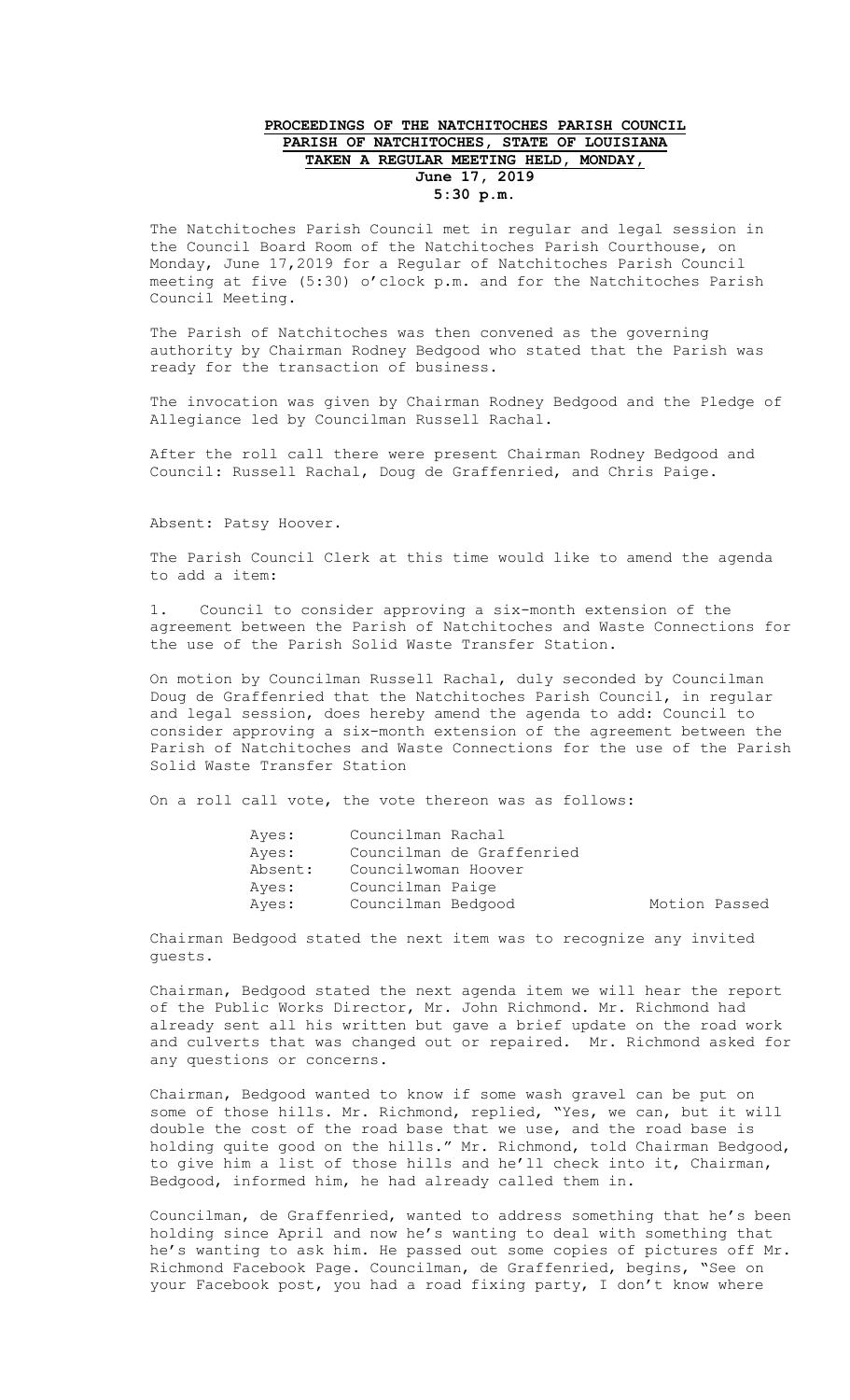Regular Meeting June 17, 2019 **Page 2. Page 2. Page 2.** 

this was, but it was right after the storm, you had Parish employees come out and you worked on some roads, I appreciate the fact you get out of the office and you can be seen and people can know you're taking care of the roads or culverts or something."

Mr. Richmond, replied, "This was on White Oak Lane, where there is relatively new asphalt that's there, we were trying to save the road and not cut through that new asphalt and that's what you see there. What we did, we cut the old culvert, put on some bands and extended those culverts out and did about 90 percent of it in one day and went back the next day to press it out."

Councilman, de Graffenried, "I'm happy you're getting out the office and doing something and things." During this time Councilman de Graffenried passed out another picture from Mr. Richmond Facebook page. Councilman, de Graffenried, continues, "This is where my problem comes in and my question, is, How are you're going to maintain being a well differentiated leader and you're running for Parish President and your also heading the road Department so whether you fix a road or you don't fix a road it's going to look political and here when we get this picture where you've taking something that's helpful and something very public and you turned it into a campaign advertisement; so, now I wonder if we have Parish employees is helping you campaign? Do you see where I get confused? Where is the dividing line between fixing a road and campaigning and that leads me to my question? In this Parish when someone in the Sheriff's Department is running for office, they would have to take unpaid leave. When somebody in the District Attorney's Office is running for office, they take unpaid leave, are you going to take unpaid leave?"

Mr. Richmond, response was, "I hadn't plan on it Doug, I… and at this time Councilman Paige came in with a question, "What do our policy say for that type of thing or situation, or what do the Home Rule Charter says, you should not attack, not attack, I didn't say the right word." Councilman, de Graffenried, replied, "I just asked a question." Councilman Paige, replied, "That's why, I want to ask one, now. What do our policy say, the legally, before we go marching down this trail?" Councilman, de Graffenried, replied, "I don't know that the District Attorney or the Sheriff or anyone has a policy that's written, I don't know if we have a policy, I'm asking an integrity question right now." Councilman Paige, responded, "Mr. District Attorney, also I see that happening across the streets the City Council, I don't know about the school board or other places, if we need to address something we need to look at the legality of it, as far as we sit here as policy makers, now, if it's something we need to put in the policy for this body, we need to look at that, but to say a Department Head for the Parish or the City of Natchitoches or the School Board, whatever it may lie, it needs to be addressed, and one time only, and then the integrity as you speaking, being involved in Politics, you need to go in the black community and see how, they come up with bags of money, to buy people and they always do that, because they buy signs and pay people qualifying fee, people pretty much know who they are, so when we enter this discussion let's make sure we trail down the road, where we try to make some accomplishments rather than say, to him or to any individual to look in the mirror and say, What do you feel where your loyalty should lie, you know whatever. Bark down that road, legally, what rules and what grounds we stand on as a public body on what the policy say."

Councilman, de Graffenried, replied, "This is the first time this group has to deal with this, matter fact the only thing that I've been able historically to find out when Louie Bernard was Parish Administrator and ran for Clerk of Court, that's the only parallel we have, so we don't have any policies and I don't know if we're the ones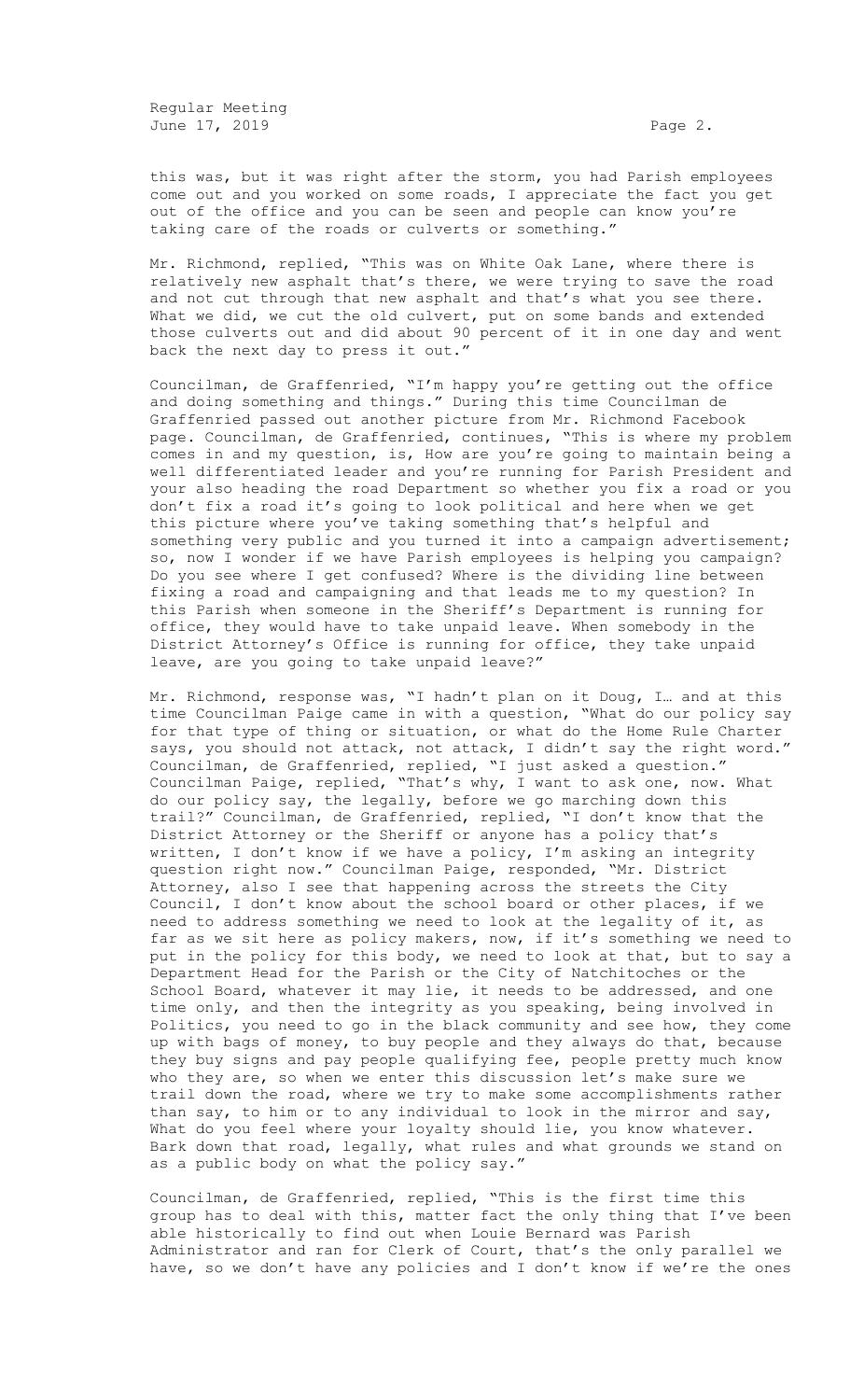**Regular Meeting June 17, 2019 Page 3.**

who sets the policy, that might be from the Executive Branch, I don't know so, I yield to the Parish Attorney too? Councilman, Paige, continues, "Especially a Department Head, because we're talking about the integrity of the whole foundation that governs us and it really needs to be address instead of people sitting here playing politics and not telling the truth and letting the community know what's going on, because it's happening on a large scale, when we talk about fair elections, we've seen it time and time again in this community, that's why I want to make sure that we don't go too far with this."

Parish President, asked, "Can, I interject something if I may? It's always a concern with someone holds a public position in office, the first question, are they campaigning on the job? And the answer to that is they should not be. I don't know about this taking leave without pay, I know Senators and Representatives runs for re-election without doing that. I ran for my election for Parish President and tried hard not to campaign you have a certain to be a public servant and you have a certain time to campaign. I think me and Mr. Richmond has had this discussion before as far as I know he's trying very hard not to campaign, no literature or discussion with people about the elections, he can speak more to that, because I don't follow him around. I think a point of using a photograph taking at a work environment, it's worth addressing, but taking leave without pay to run for re-election or run for an office, may be a little much. I don't think it violates State policy."

Councilman, de Graffenried, "You just did oranges to apples, you talk about when you done it as an elected official, he's not elected, he's an employee of the Parish, it would be like Sheryl was running for some office, we would have to look and there would have to be some type of determination in turns of fairness and in turns of the law and terms of protecting Mr. Richmond integrity. This is a good thing, (pointing at picture 1) and this is a good thing, (pointing at picture 2), but you can say wait a minute did the Parish pay for this?"

Mr. Richmond begins, "Two things, Let's back all the way back to the beginning before I ever made a decision to enter into this race, I called Billy Jo Harrington, I called the DA, what do I need to do here? I specifically asked about the leave of absence and I'll be quite candid with you, I told him, I told Billy Jo, I really need my job, I would like to keep my job, I'm not going to be campaigning on Parish time or anything related to that no literature handouts, not speaking, no nothing and these were his words, I hate to put words in his mouth, but given this situation, he said, "If you need an opinion on it, just ask me, I feel very comfortable we can render an opinion on that, you don't have to leave your job to run for office, as long as there is no campaigning on public time. Now let's jump forward the first picture, that's a page where I was trying to give some "Atta Boys" to some hard-working men, you notice there is no faces in the picture, they didn't want them. I said, "At least let me take pictures of your boots, people need to see you out here doing work and their pretty modest guys they said, ok. There's no cropping there they truly did not want to exist. And this picture, the second picture, and this did come from my campaign team, this is what I call my campaign team a group of 4 to 5 volunteers friends that I have and one of them put this out, thought it was a nice thing to do, if we think this was not a good place to go, that's not an issue with me at all backing that up and establishing that line, I certainly don't want to cross the line at all. This something that came out from the campaign team, this is something I myself published, myself on Facebook just as a kudos to the guys who did the job."

Councilman Doug de Graffenried, replies, "Those boundaries and even yesterday, the guy at church, I shouldn't have told him who you were, that was like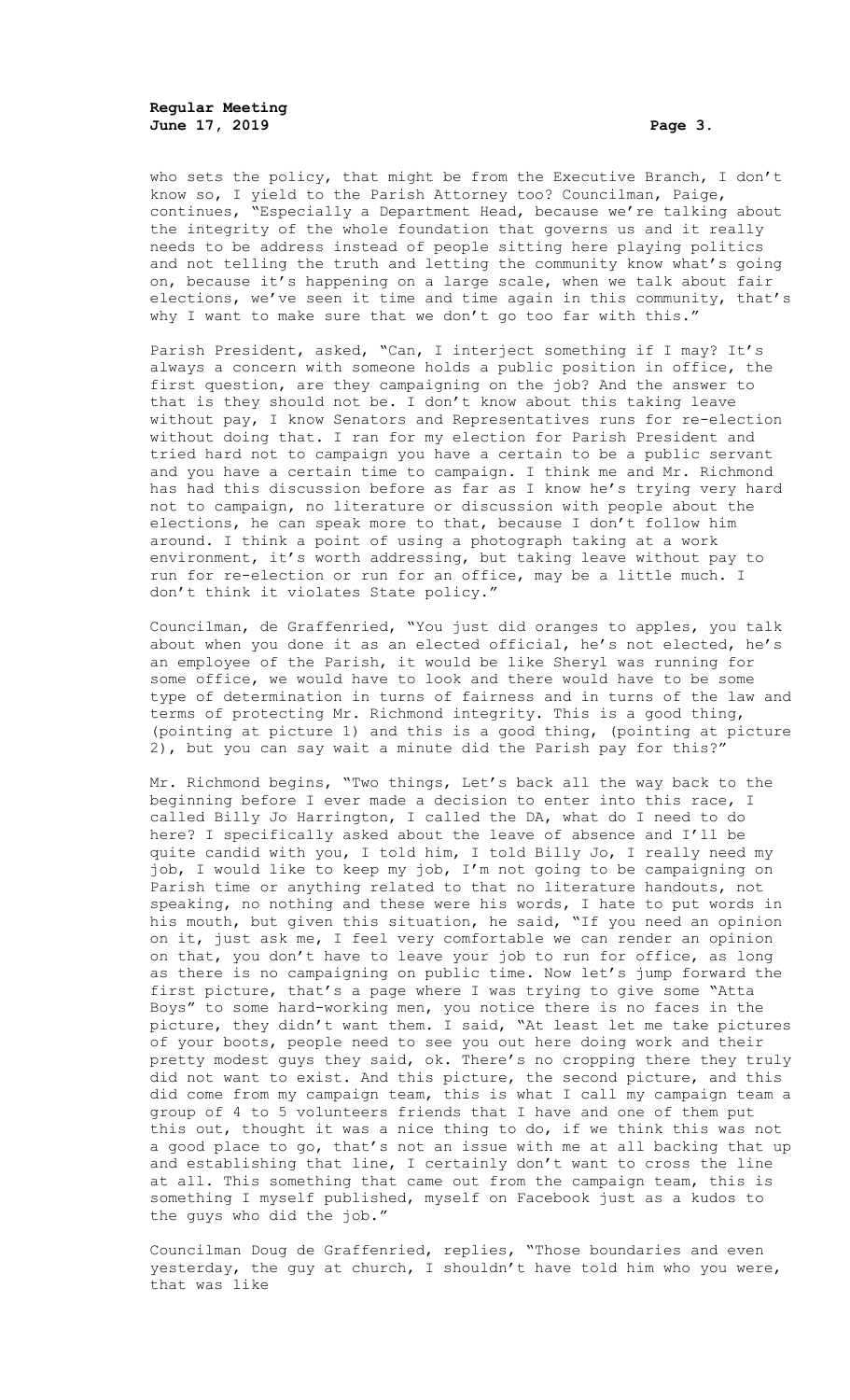a, I shouldn't have done that, I should have just let the poor man sit in the back of the church and be, these boundaries are mushy, they are really mushy and I hope he didn't bother your pre-service meditation to badly." Mr. Richmond, responded, "I don't have a problem talking to people." Councilman de Graffenried, continues, "It seems like, that we just don't realize and my concern was you're going to get into this thing whether a road gets fixed or doesn't get fixed or a motor grader is sent out or not sent out, how are we going to keep those integrities so people can say, he didn't do my yard." Mr. Richmond, replied, "I totally understand and I don't disagree with you, I will say that the priorities will stay the same and those priorities is whether I'm running for a position or not, I tell this to people all the time, because they will recognize me and they will say, Hey aren't you that guy running for office? And I will say, "Yes, but I'm here fixing your road and we can talk about that later and we're not going to talk about it today that happens plenty times in people front yards when, we have to go knock on their door to let them know that you're about to tear up the road in front of their house or dig up a culvert in front of their house, those type of things happens and they're going to happen, whether it was you guys, Mr. Nowlin, or me or any public official that's elected or not it's going to happen and if it's needs to be a hard fast line, let's determine where the hard fast line is and maybe ask the DA for an opinion, I'm not sure." Councilman, de Graffenried, responded, "An we're not sure either this is the first time for us as well, we might need to write an Ordinance, I don't know." Councilman, Paige gave examples of others who was running for office and now you have people in positions that are running, now how can you stand up and say it wasn't political?

Councilman Rachal, replied, "Those are all good questions, but I have heard from different people, they asked me have we done anything different from where we started, this has nothing to do with you getting the work started, I have nothing against you for that, but you know it's election time and you know how rumors gets started, but the thing is, Why can we all of a sudden do things now when we couldn't never do it in the past? They say, well it was because he puts on there be sure, when they call complaining, be sure you call 357-2200 get that on; so, I can come out there tomorrow, that don't look good." Mr. Richmond, replied, "I don't say so I can out there tomorrow." Councilman, Rachal, replied, "So, I can get out there." Mr. Richmond, replied, "I tell them to put it on our work list." Councilman, Rachal, responded, "But we haven't changed nothing, the way we report roads, but all of sudden there is work starting to get done hand over fist." Mr. Richmond, replied, "Can, I answer your question?" Councilman Rachal, "Sure, I hope you would, because I've been asked the same questions." Mr. Richmond, replied, "Let me help you with an answer. There's are two big reasons for that. I'm not going to roll the bus over any of my predecessors on how they ran their business in the Highway Department, that's how they ran their business in the Highway Department, I run things differently the culture is different, and that culture is different and you know that in any business or any organization the culture will slowly evolve or slowly change, that culture is better now than it was a couple of months ago, three or four months ago, it's not as good as it going to be in four or five or six months, it's ever revolving, but that's the soft part of it. The hard number part of it you can ask the budget director we haven't over step any of our major budget caps we haven't step outside with numbers what we've done is some strategic pricing on materials for example, I mentioned one earlier, washed gravel for decades has been the answer to everything, wash gravel is \$29.50 a ton, and \$29.50 I can buy out of Texas only a 15 minutes more a haul distance than the other place we were getting our road base material from, I can buy road base material, DOTD certified for \$13.50 a yard a yard weighs almost a ton and a half, so obviously paying this makes a difference we have also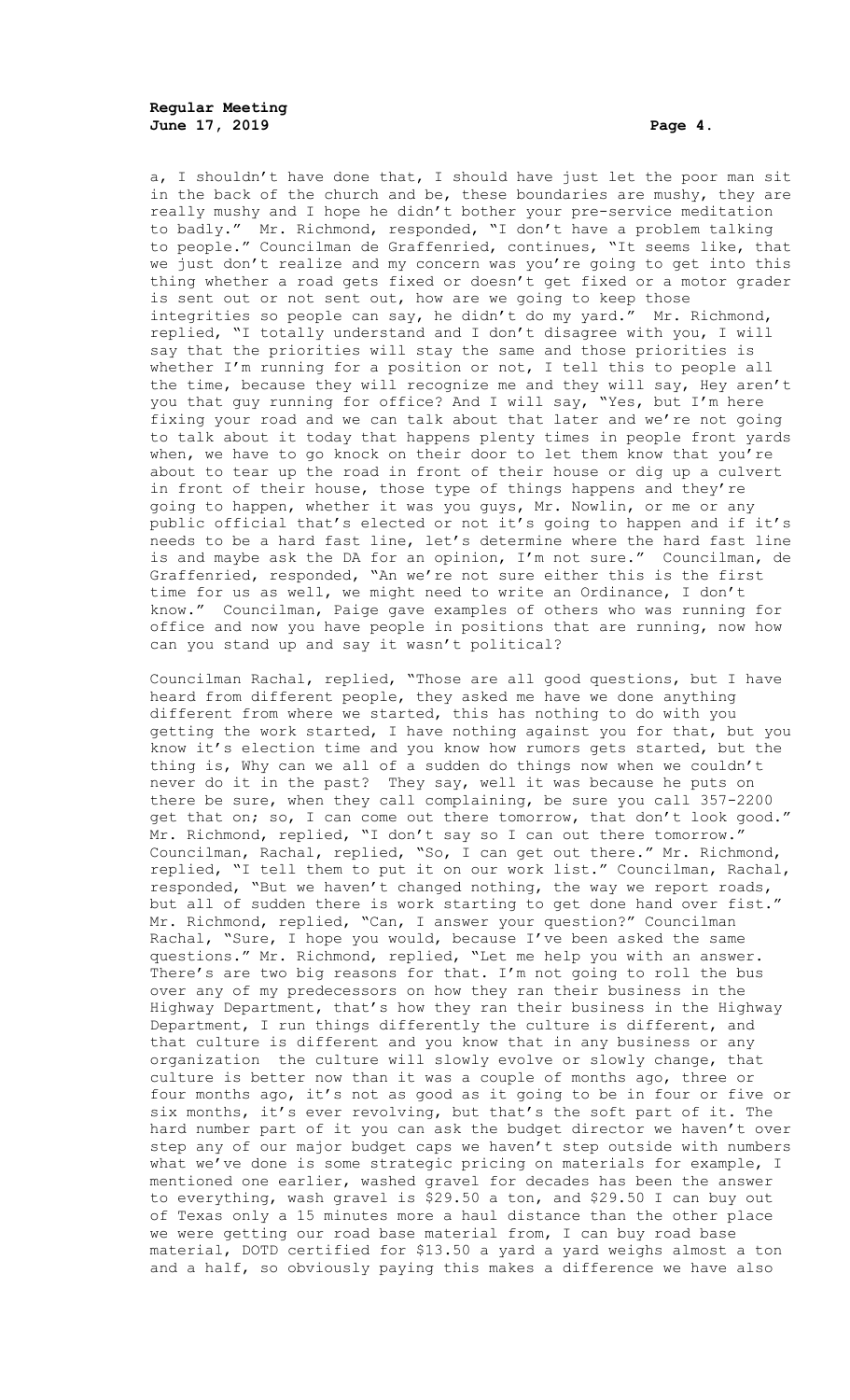**Regular Meeting June 17, 2019 Page 5.**

gone to the trouble of going out in our site doing some test spots, in our sites and around the Parish so we can mix bottom ash, we found the right mixture of bottom ash, I'm getting a little technical, but you need this for the answer, bottom ash and the road base material and it binds up and it holds beautifully, \$13.50 a ton for the road base material and \$6.50 for the bottom ash now I'm looking at a combine rate of about \$10.00 dollars verses \$30.00 dollars. I can put down 3 times more material on the ground for the same dollar so we're taking advantage of doing that. We also and you may have heard me or you may not have heard me we don't grade roads anymore we work roads, we pull ditches, we clean culverts, pull things to the middle and that's a learning process for our guys they are not great or perfect at it yet but they're getting better at it and as we do that, what happens is now a sudden the repeat offenders roads whenever I got there we was going back every week and now we're not going back there every week, we're going back there once a month and sometimes every six weeks, that's where we're making the difference, that's how we're getting more work output out the same dollars and the same manpower. Where's there's a will, there's a way and I just had to find the way. I hope that's helpful?"

Councilman Rachal, reply was, "Like I told you it has been a drastic improvement and I'm glad it is, and it's well appreciated, but I just had been asked those questions; so, I was going to ask you the same thing. I couldn't answer them." Mr. Richmond, stated, "I hope that helped?" Councilman Rachal replied, "It does help, but I do have another question, I sent you that list where you got the money to hire that Operator 3 and you told me based on the funding for that person, I'm not going to mention that person name, but from the cost saving of the dismissal of the previous road maintenance supervisor and the Interim Director of Public Works and anticipated the savings in equipment budget line item for the equipment, now according to what I'm looking at, How much savings are we anticipating for that equipment for the budget line item?"

Mr. John Richmond, replied, "It's a \$100,000-line item the last time I saw it we've moved \$50,000 out and we have \$50,000 left in that budget line item." Councilman, Rachal, responded, "But according to what I'm looking at right here in the March 18 approved budget revision line 400500 equipment rentals is increased by \$86,609 that's not saving, that's an increase." Mr. Richmond, responded, "That's a different budget line item. One is the equipment rental and one is for new equipment purchases. I thought I made that clear in the last meeting or maybe I didn't. There are separate line items." Councilman, Rachal, stated, "I knew that's an increase and I was trying to figure out where it came from." Mr. Richmond, responded, "Why's there's an increase there is an inclusion in that line item for all the maintenance associated with all of those graders, but I understand your specific questions but it's two different line items, one that has the maintenance for the graders and one is the bottom line at the end of the budget there was a hope that it will be maybe the ability to buy some new equipment at the end of the year and \$50,000 of that money has been moved and the decision was to buy no new equipment because we can't afford the personnel to put on the equipment; so, we'll just hang tight and move that money as needed, but with luck, we might not need as much but the previous Public Works Director with his leaving covered 4 to 6 months of those person's salary already. Those were some great questions, thank you for giving me the opportunity to answer, call me anytime."

Chairman, Bedgood, then recognizes Ms. Sharon Harris, OCS/Head Start Executive Director, she gave her reports in the Council's packets and wanted to know if they had any questions, comments or concerns on the reports. Councilman Paige, asked, "Are you running for any political office?" Ms. Harris told him no, she didn't have time.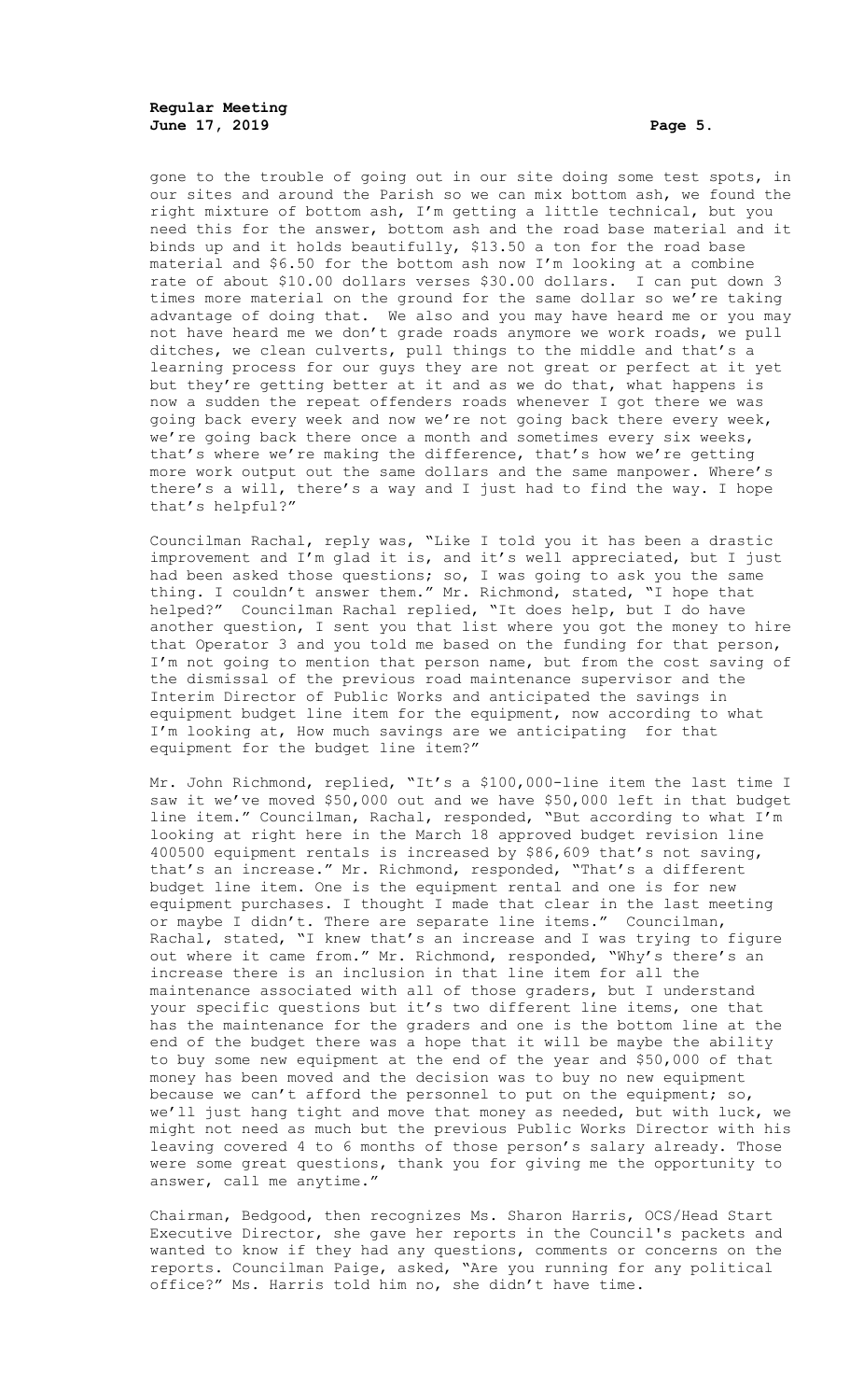There was no questions or concerns.

Chairman, Bedgood, then recognizes Parish Treasurer Ms. Julie Lockhart Let the Council know all her reports were mailed out to the Council members. Julie, stated, "I also sent out an email asking if anyone had any questions before the meeting, the audit is going and I feel we're at the end of it, we're answering questions at this time for the 2018 audit, so any suggestions, questions, if you need anything just call and if I don't know the answer, I'll tell you I don't know the answer but if you've give me a little time, I'll find out what I'm needing to know."

Councilman Paige, responded, "I don't know who sent out the email or anything, to ask questions before meetings and that's not to allow people to ask questions… at this time Ms. Julie Lockhart, said, "No, No, and Councilman, Paige, stated, "No, not you but someone or somewhere that came, it started somewhere but I surely think it should go away, because the public has spontaneous questions they would like to ask sometimes all this writing some letter and sending some questions over before you get here to answer any Department Head should be ashamed of themselves to that, that's just not right."

Ms. Julie, replied, "I understand, and I did have a question and I obviously wouldn't have been able to answer it right then, it took me a day to at least get back to you, so that's because I'm learning, and two is that I have to make sure, I'm not ever just going to give you an answer, saying oh sure that's the answer if I don't know, definitely that's the answer."

Parish President, responded, "It's should be obviously that the Council or anybody can ask questions at any time, you don't have to give advance notice of the questions the point of that person was, if you're asking a question it's going to take a lot of research and printing out a lot of data or information if we had it in advance we could be prepared to answer whether to we'll get back to you we want to answer the questions at the meetings and every time we can we should, but don't ever hesitate to ask a question at the meeting to give us advance notice, ask it and if you can answer it ok, and if not we'll get back to you-all."

Ms. Lockhart, responded, "Don't wait to a meeting, you can call, email or whatever."

Chairman, Bedgood then recognizes Interim Director of Planning and Zoning Mr. David Kees, Jr. Mr. Kees, begins by saying, "I also sent out my report this week, I just like to say the numbers out loud, with permits we took in \$16,568.00 for the permits fees in May we paid IBTS and this Council approved for a two-year contract we'll be getting that signed soon, we paid them \$8,370.00 for their services and inspections and everything else. I'll be happy to entertain any questions."

Chairman, Bedgood then recognizes Parish President.

At this time Mr. John Richmond, asked, "Can I step back for a moment, I know it's out of line, but I apologize. Doug asked some good questions and it got some wheels turning here I don't want to take up a lot of time at this meeting, but Mr. Rachal brought up the Social Media sites that I monitor and contribute to, I'm certainly not an administrator on it I'm just a participate on it, it's fix the roads in Natchitoches Parish when I first got this position, I said I wasn't going to join that, because it seems overwhelming with negative, but the more I got to know the people in the Parish on these roads, it made me realize a lot of it they were uninformed or misinformed and so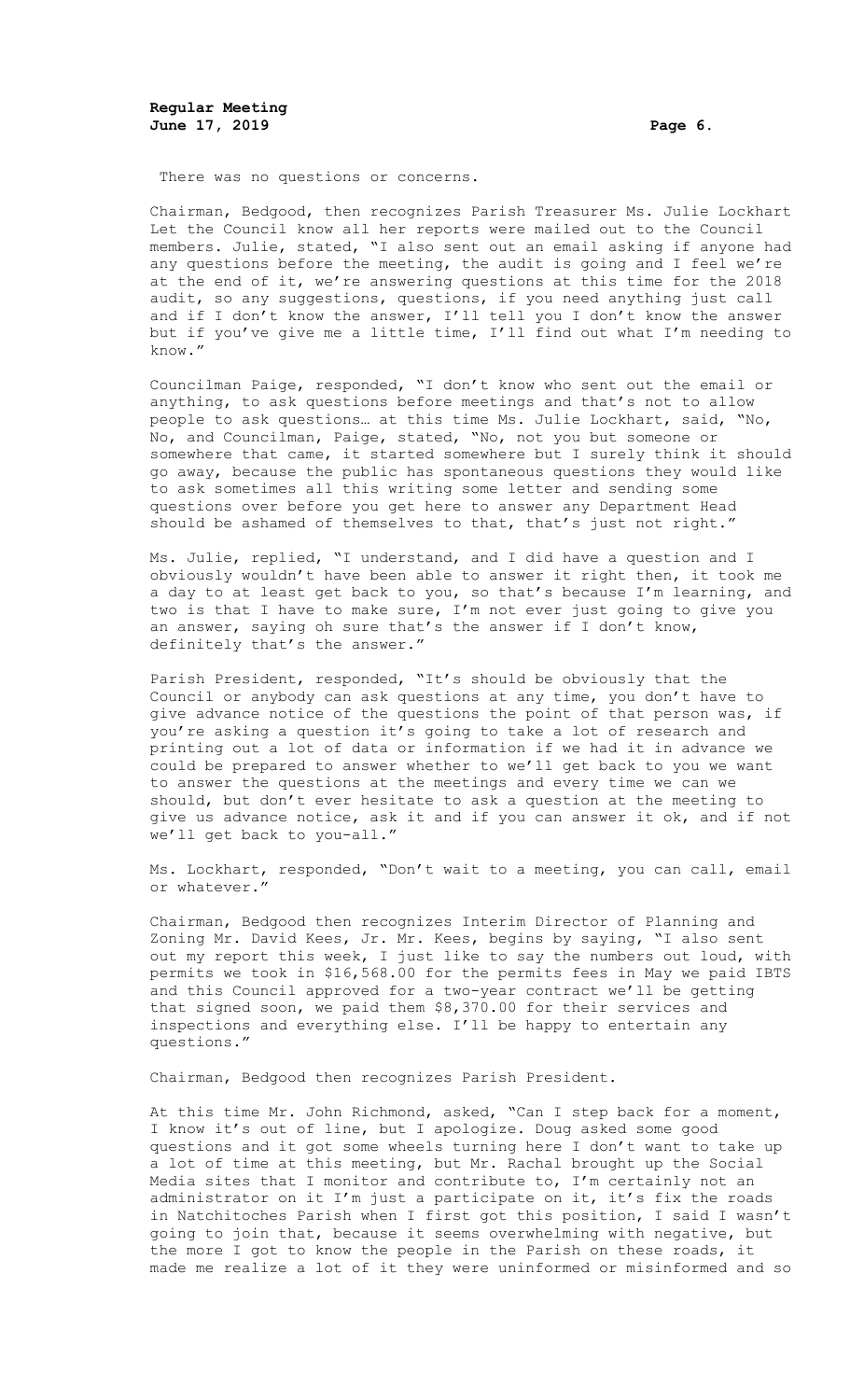**Regular Meeting June 17, 2019 Page 7.**

I joined that so that I could help people direct their thoughts in a very positive way and I've seen some of that happened and I'm thankful it has I hope I've had a little positive impact, but Doug brought up a great point, it had to do with church yesterday, whenever he introduced me to someone and should he had done it or should not have done it, As a public servant I don't care if someone comes up to me if they see me out at the checkout at Walmart, Super One, or if I'm sitting down to eat somewhere or heck, I had people to knock on my windows at the drive thru at McDonalds and I'm okay with that, I hope we're not going to go to a position where we're going to say that what I did, and Mr. Rachal brought up a fine point of it, I never even thought about it, that it could be politicking for me to tell people to call 357-2200 with your road issues and to get in on our work list, because my whole intent in doing that I look at hundreds of requests and that's like calling the phone company telling them I have a problem with my road, I was only trying to guide people in the right direction. I hope we don't go to a spot for being helpful regards of being hurtful, but I certainly do understand the point, and I'm certainly not trying to talk against it, I'm just coming from a point I'm making. I was just trying to be helpful to the people in the Parish."

Parish President stated, begins his report talking about Payne Subdivision in the Phase 1 stage of the street project. I'm thankful to see that, while I'm still in office, it's been many, many years.

## CAPITAL PROJECTS:

Payne Subdivision-Public bids were received and opened on April 10, 2019. The lowest bid was submitted by Cross Keys Construction, LLC, of Shreveport, Louisiana in the amount of \$200, 426.71. The bid tabulation and recommendation for award has been approved by Louisiana Facility Planning and Control. The construction contract has been executed and the Notice to Proceed has been issued to the contractor. Construction is to be completed by early August, but, good weather this time of the year should allow an earlier completion date.

House Bill 2 of the 2019 legislative session includes an additional \$300,000 for street improvements in Payne Subdivision. The bill has been enrolled and is awaiting the governor's signature.

Courthouse Security Improvements:

As reported during the January meeting, the Parish has also requested and received authorization from Facility Planning and Control to combine two locally funded courthouse projects with the state capital outlay project. These projects are closely related to the state project and would need to be performed at the same time. By combining the projects, the Parish will gain the benefit of closer coordination of the design and construction and of cost efficiencies from the larger project. These two locally funded projects are the replacement of the electrical service equipment (\$450,000 budget) and the inmate access to the courthouse (\$150,000 budget). Funds for these two projects are in the existing Parish capital budget.

The architect met with the Parish to review the preliminary design conceptual plan. At that time, the architect presented a number of design alternatives with each having an estimated cost of construction. Although the basic plan alternative would address many of the security issues, it would require some desirable features to be constructed in a future project. The Parish has initiated discussions with the State to determine if the State would be able to increase the amount of State funds for the project. We are also reviewing the Parish capital improvements program to determine if additional funds can be dedicated to this important project.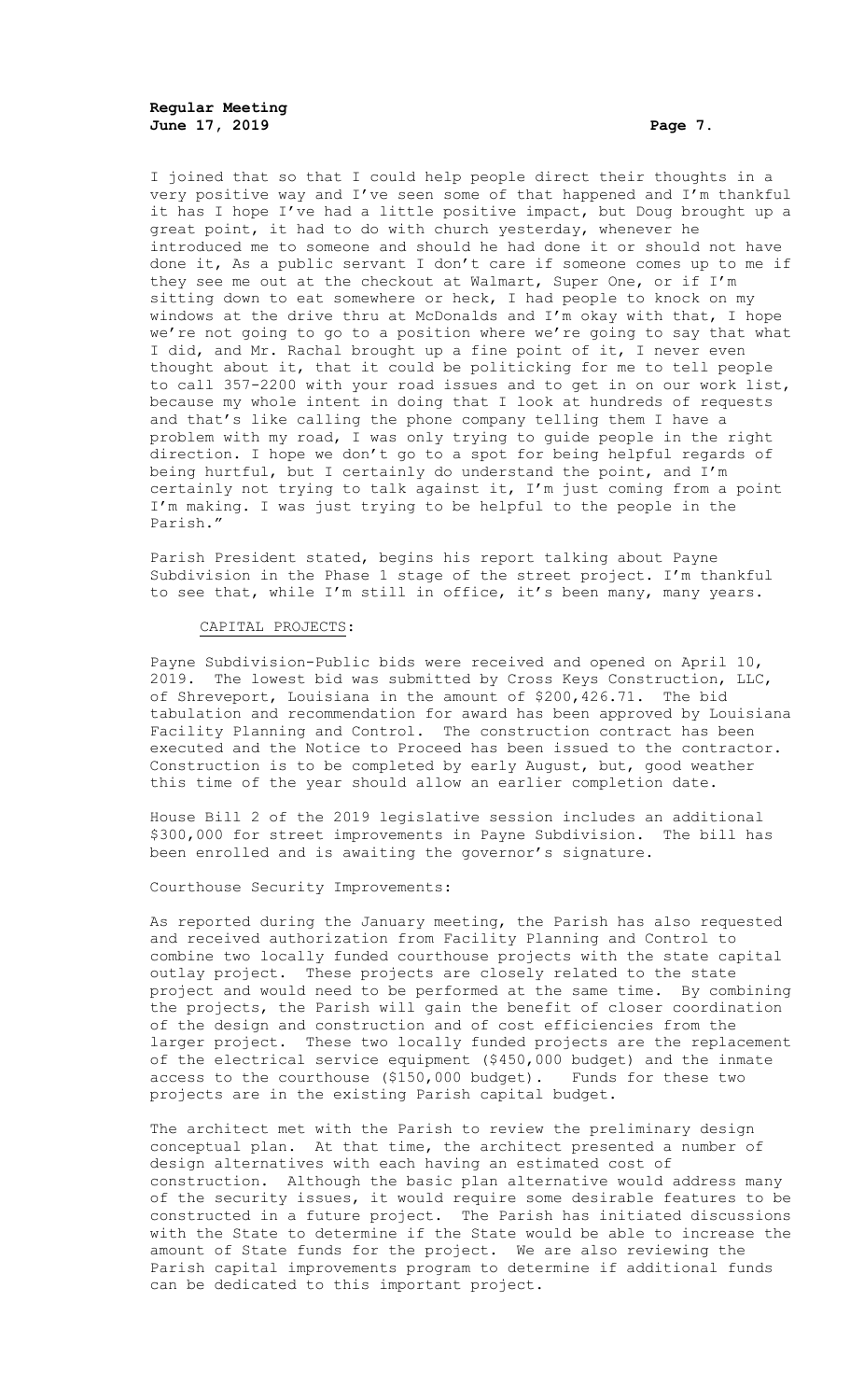The total increase in the project cost to fund the desired project features is estimated to be \$750,000. House Bill 2 of the 2019 legislative session includes an addition \$350,000 for the project, leaving \$400,000 to be funded by the Parish. Ordinance 008-2019 includes the \$350,000 state funds and the \$400,000 of Parish Funds.

#### ADA COMPLIANCE:

a. HC Ramp (Main Courthouse): We met with the architect to review possible design revisions to the HC ramp. As soon as the design is finalized and a new cost estimate is available, we will re-advertise the project. An increase in the project budget may be necessary in order to complete the project.

In view of the delay in getting the project constructed, the Parish plans to move forward with the construction of the new handicap parking spaces in the NPSO parking lot. These spaces are needed for handicapped persons who must enter the courthouse through the NPSO door on the west side of the courthouse. The plan will be taken from the ramp project and quotes will be obtained from qualified contractors.

Quotes were solicited for the ADA parking improvements and the low bid in the amount of \$6,450 was received from Page Builders, LLC. Award of the contract is on the agenda for the Council meeting on June 17, 2019.

Carolyn Roy asked exactly what's going on in Payne Subdivision and the Parish President went over everything with her about the phases and the cost of each and how the money is being put up by State and the Parish's matches. And other State money to be got that's out there for the Parishes.

Carolyn Roy also asked about the appearance of the outside in front of the Courthouse. She wanted to know if there's money to clean the front of the Courthouse, which looks like mold or something out there. Parish President, said, Yes, there is money, and it will be done before the Courthouse Improvement.

Councilman de Graffenried had three questions for Parish President, Rick Nowlin. "Blanchard Road, is the Engineering for Blanchard road or dirt Blanchard? Parish President, replied, "It's for paved Blanchard, that's in the Parish." Councilman de Graffenried, replied, "So the dirt Blanchard is in the City." Parish President, responds, "Yes, and it's a Capital Outlay for that also." Councilman Doug de Graffenried, continues, "There is the urban legend out there, in Parish District 3 that's there is going to be a road swap." Parish President replied, "That's news to me." Councilman de Graffenried, "It's floating out there just wanted to see. My other question is, I missed the emergency what was the emergency, you declared an emergency?" Parish President replied, "To purchase the road material, we had a supplier who couldn't supply the materials and we couldn't work some roads that really needed it some of the roads were hazardous, quite a few are hazardous, in order to go to a different material from a different source, I constrained according to how the budget is structured and the limitations on overages on any one line items I had to do that and I hope that in a few months with the 2020 budget we can consider as a group to have road building materials as a line item in the budget to get what ever type of material is needed whether it's Winn Rock, screening or gravel, you know A B C D any type of material if we're so specific in our, we still purchase things by a purchase order but if I separate them in the budget then we're flexibility a little bit." Councilman de Graffenried, "I still don't see how that constitute an emergency, State Law, Louisiana State Law says an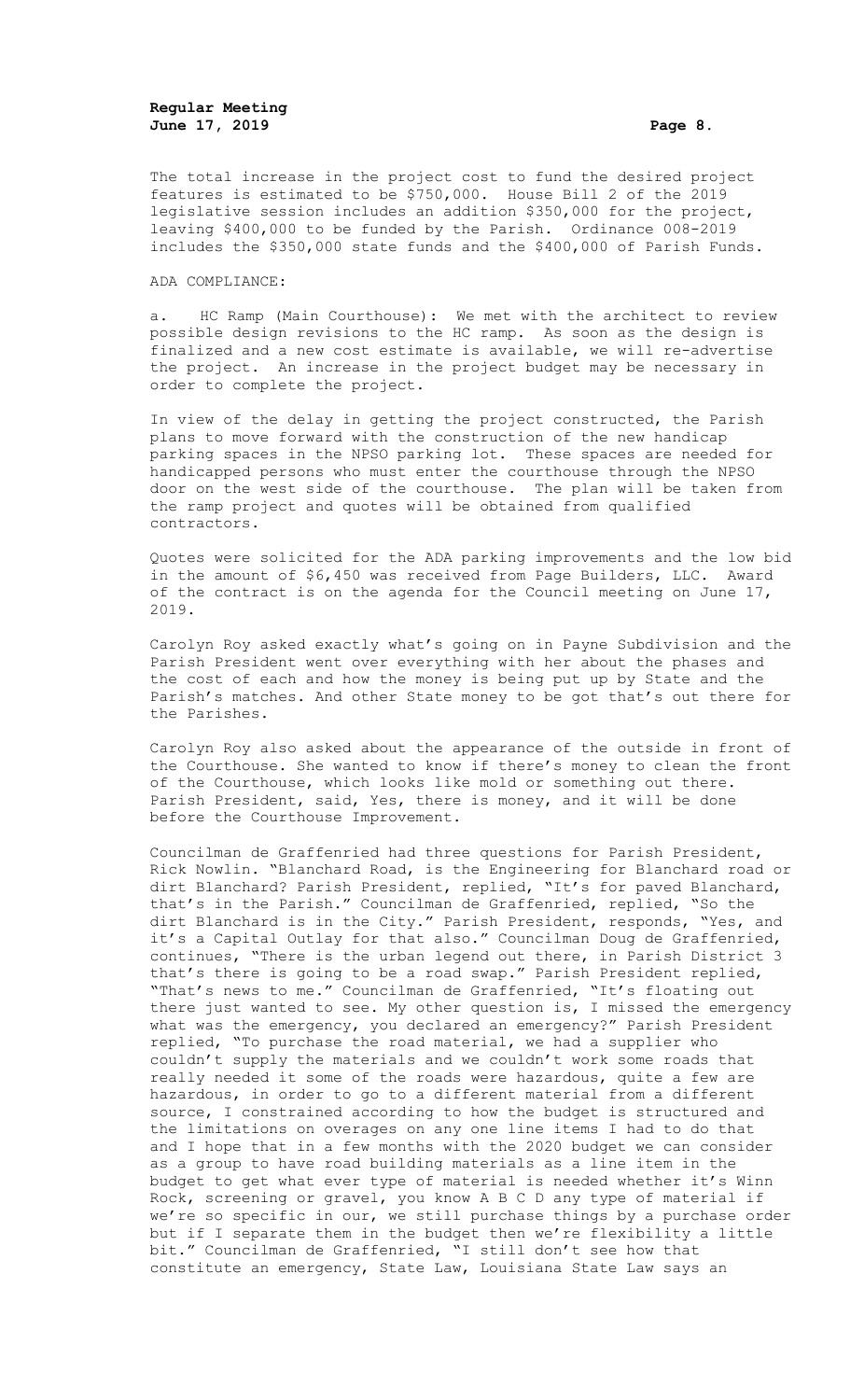# **Regular Meeting June 17, 2019 Page 9.**

Emergency means an unforeseen event bringing with it the destruction or injury of life, property, or immediate threat of such destruction the Q and A in the Louisiana Government Budget Act says, that LGBA defines emergency an unforeseen event bringing with it destruction, injury, life, or property on imminent threat of such of injury, this strict definition of an Emergency is intended for event for planning for being characterized as an emergency." Parish President, replied, "I agree with that totally. You can't say it's poor planning on the Parish part, when you call someone to order materials and they tell you they're going to be shut down for the next 3 weeks that can happen, ok." Councilman Doug de Graffenried, asks, "How do that constitute an emergency and what decision needed to be made that bypass or needed to bypass this Council?" Councilman Paige, interjected, "They called me and mentioned it to me as well, but one thing for sure out on Bermuda road, that road is in such a mess that, I think Ms. Patsy called Mr. Richmond and I told her and I said, my God, at that time they had no material to put in it, as I understand it, I was told they couldn't do the work out there, but as we sit here and ponder on the question, I just wish that you went out there and drove that road, those people and what I told Ms. Patsy, I told her, this needs to be declared an emergency because someone is going to hit that pothole and run into Cane River, it was that bad and we're not talking about 20 people going down this road, we're talking about everyday 400 to 500 at least use that Parish road to come in and out of town, it's ridiculous, to where you go on a road and to see they have created another road over at the edge of the road because they're dodging potholes like crazy, I'm not talking about, I'm hope I'm saying it nicely Potholes, my God these things are so deep, I'll branch a body in it and a car would drive over it, that bad, I don't know what you deem as an emergency, but when these people are living the way their living out there and we live in the City limits, I'm not going to question that, before I make the Department Head of the Highway Department ought to have the responsible to deem an emergency, now whatever technology you want to say, what wording that did not declare it, that's your business."

Parish President, responded, "I went out there and I made the call, I thought it was unsafe to travel the road at any reasonable speed, you an slow down to 5 miles per hour, but that's not going to happen and it's not just that road, that's a classy example." Councilman de Graffenried, replied, "How's a road condition constitute an emergency under State law, I ask you that question, no public utility right, now, How does road conditions constitute an emergency under State Law, therefore, bypassing the Legislative right, of this body to set budgets and watch over budgets?" Parish President replied, "It's a public health and safety issue and second I requested a special meeting with the Council, and I couldn't get one, because people were not available, and I couldn't get three people of the Council." Doug de Graffenried, replied, "I saw one email, never an email if I could attend the meeting. To the Attorney, how does bad road condition constitute an emergency to see under State law?" The Parish Attorney, answered, "I don't know you haven't asked me for an opinion, and you haven't provided me with what you're reading." Doug de Graffenried, "I thought you approved this before it went out? So, you have not seen the emergency declaration from the Parish President?" The attorney asked to see what Councilman de Graffenried was talking about. Mr. Richmond asked to be added to the conversation. Mr. Richmond, begins by saying, "I don't know how many emails went out, I know I reached out to all the Council members and said emergency is kind of the schematic here because we have a couple of options you can call a special session to address the issue or to declare an emergency, but it was from my understanding that the decision was made most of not all, and everybody had the understanding of what we were talking about and lets be very specific in this instance the Company Winn Rock that produces the aggregate that's the budget line item, that is used for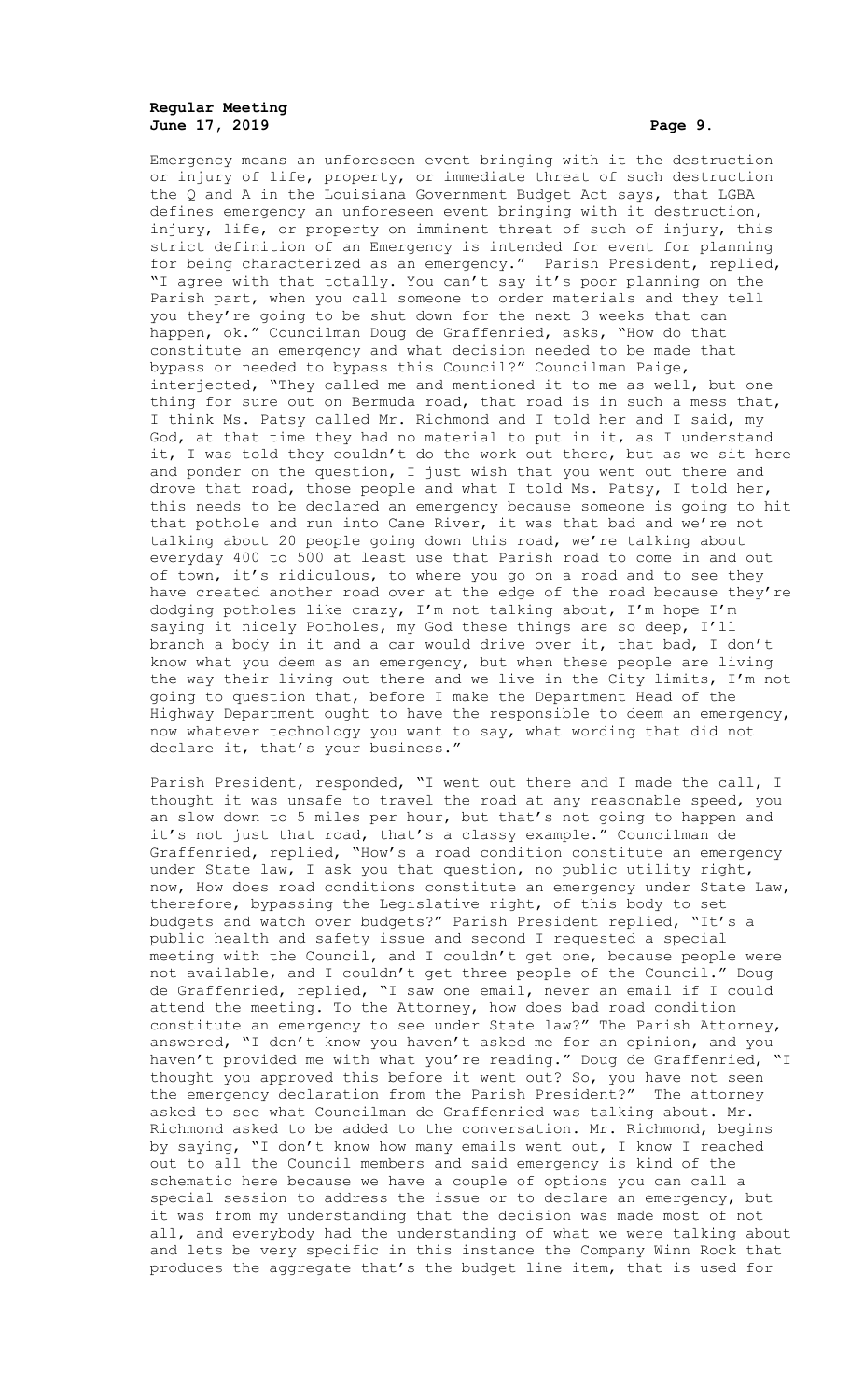# **Regular Meeting June 17, 2019 Page 10.**

those is down and can't supply the material they have on and off up and running when they be up and running and when we needed material we bought it, we probably bought about half the material that we try to buy and in this case we had dwindle our stock down, hoping that Winn Rock would be up we could by some more we called and they say they were going to be down for 3 weeks, three weeks is eternity in my work; so I made the call to Mr. Nowlin and I say here's the deal we have two budget lines or maybe three for Winn Rock material we obviously is not going to spend all of that this year, I need to move that money over to another place so I can spend it, so there goes the budget Symantec that has to happen and that's ok, that's the rules we all play by; so, in every effort to move that that takes approval by the Council or it took and emergency declaration, once again emergency is a little bit of a harsh word according to the circumstances and I understand Doug's question but, I was under the understanding that we're under the premise that all were collectively working on, on that Friday, having spoken with each one of the Councilmen, but perhaps I was wrong."

Chairman Bedgood, stated, "I got the call and I said I can't say it was my call for the whole Council, but I said, I couldn't come to a meeting at that time, and I said if you felt like it was an emergency then you have my okay to do." Parish President replied, "That's the message I got." Councilman, Paige, replied, "The whole matter of it is, is it legal and I imagine that also needs to be looked into to, Mr. Counsel, that when you're calling council members to see basically an opinion of a particular item or a situation is that legal? Because at one time that was questionable, because under the Police Jury form of government you could not call so many jurors to ask one question or another. So when you go into this dialogue be ready for it and the other matter of it is I'm willing to stand and vote to give him the authority to come up here and if it takes a vote, then you have my vote to say I'll consider that an emergency and if it's illegal, my understanding was I think he made the right shot called to get out there and help those people because it was a very dangerous situation."

Councilman, Rachal spoked, by saying, "I got a question, I know all the emails came out and I know I said I was available all the times and the next thing I heard was go on and let him have it, I didn't know who all could show up or who couldn't, I knew I could have made it, but the question I have is I sent that public request information to the two of you May  $3^{rd}$ , June  $1^{st}$  in the evening you called me in my office on my phone and you said , do you had a few minutes? I was wrapping up with a driver education class and I was trying to make heads and tails of what you were talking about didn't you not tell me it was not in reality an emergency?" Mr. Richmond, replied, "That's what I just said here, that the use of that word emergency is the legal technically term, but emergency as far as lament terms it was not people could just stay in their homes and not travel." Mr. Rachal, said, "Hold on a minute, but what about Harmony Road we have three cemeteries on them, and we can't get a drop of gravel on them." Mr. Richmond, replied, "You can, and you will." Councilman, Rachal, continues, "The people hand me my behind, everyday like I'm not doing anything for their road and on May 20 we sat right here and he asked you, about was their an emergency in the rock budget, and you said no it wasn't." Mr. Richmond, replied, "It wasn't and it still Isn't, there is more than enough money in the budget." Councilman Rachal, continues, "On May 22<sup>nd</sup> 7:21 Councilwoman Hoover said, "Mr. Nowlin will be on Bermuda road tomorrow, I have that emergency funding, who called that emergency you or Ms. Hoover? Mr. Richmond, replied, "It wasn't me; I can't call an emergency." Councilman Rachal, "Who called the emergency? I knew it was coming two weeks in advance." Parish President replied, "I called the emergency, she called me and asked me to declare an emergency on Bermuda road. I will look at the road situation and I will look at the materials and supply situation,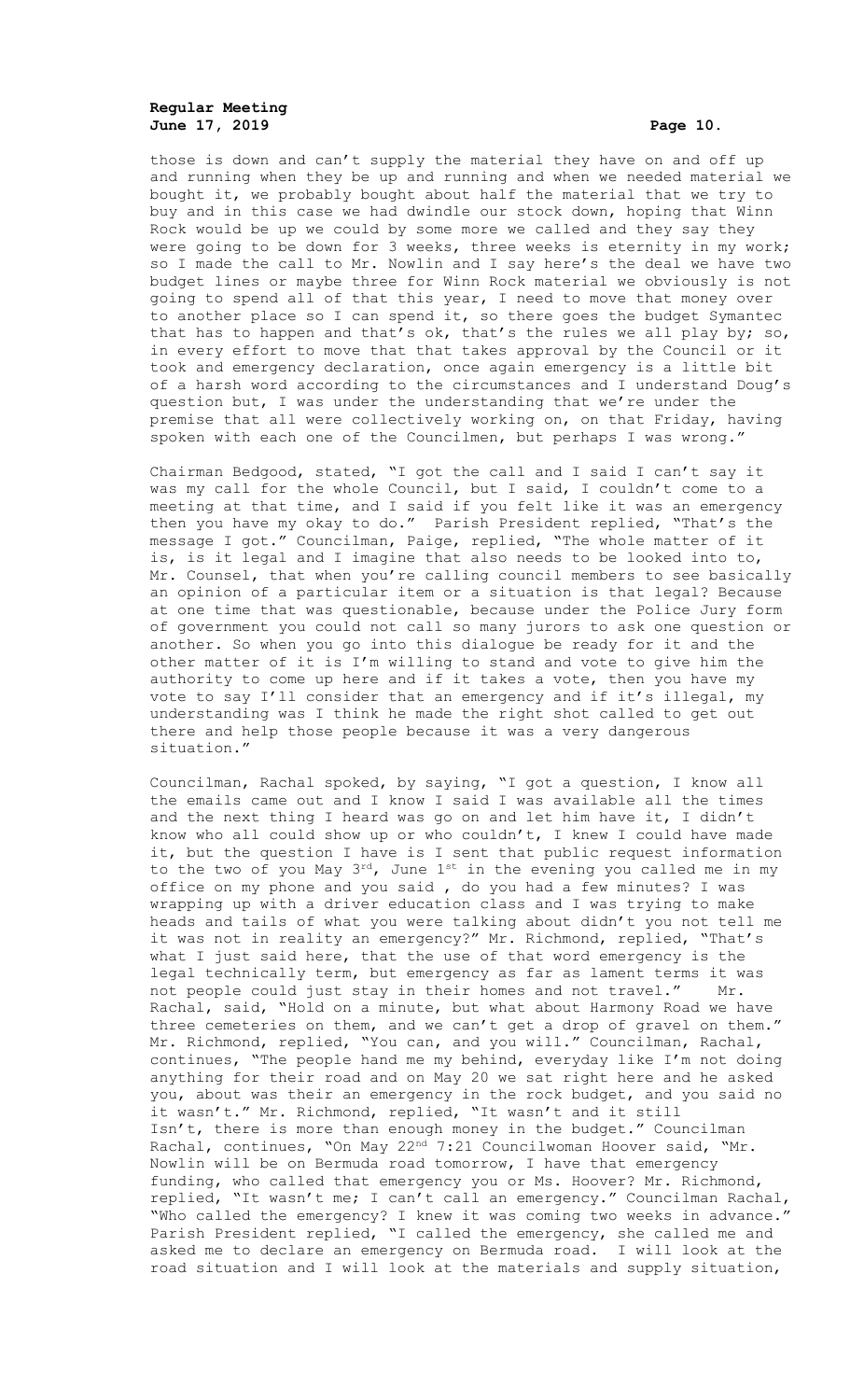# **Regular Meeting June 17, 2019 Page 11.**

if you look at the emergency Ordinance it doesn't mention Bermuda road or any other road it was not a road specifically it said we have an emergency and a situation where we're putting Public Health and Safety in jeopardy if we stop working on these roads." Councilman, Rachal, stated, "Then I'm asking for an emergency on Harmony road because the Funeral Home will not open a casket at the cemetery because the body is beat up so bad the family can't review the body the last time, so, that, I'm calling an emergency right now, for Harmony road." Mr. Richmond, explained, "I can't call an emergency." Councilman, Rachal, "Whoever around this table who has the authority to do it, I'm asking you right now, you did it once, the presence has been set, I want an emergency right now." Councilman, Paige, stated, "See, when you get into this type of dialogue and get to talking about it's an emergency over here, but it's not an emergency over there. So, my take on it, it's let these gentlemen do their jobs…if he didn't have material to do Harmony road then that's one thing, but that particular time the material is so low he couldn't get out there, the way I understood. I don't know, but all I do know we are to help people out in their time, in their tough times and it's some tough times on these rural people out here, now to sit up here to say, oh Harmony road is an emergency, but Bermuda road is not, I'm not going to go there, as especially as an individual like me and Mr. de Graffenried who lives in the city limits and a block away from the courthouse, I'm not going to sit and tell people that they can't get help to get to the church or get to the cemetery, now that's just not right, go help these people at one time he had a gentleman, who sat here and say, "All the roads are like that in Natchitoches Parish" and I would just about go off there was no help getting to these people, now we're helping people, and now we'll saying it's an emergency over here, but it's not an emergency over there." Councilman, Rachal, replies, "For three years, I've put Harmony road on for Capital Outlay, for three years, Bermuda road was never put in Capital Outlay in Baton Rouge asking for funding." At that time people was saying Bermuda Road was put on there, it was about thirty people came out. Parish President replied, "Yes, and it wasn't selected by the State." Councilman Rachal, continues, "It's our place to do something about it now. I'm not talking to you Mr. Paige, I'm talking to him, Okay if there's money, and there's gravel, and you're saying it's something left over, lets see about getting some for Harmony road then." Mr. Richmond, "Got you, that's fair, but it will fall in the category with everything else, when we look at things, like, and I understand we need to maintain roads that goes into our Cemetery, we need to that but it also goes into public safety in regards to people are on that road that may need dialysis whenever people call, Harmony Road is a long road, it's not a short road, the idea of going in and dumping some rocks and grading it will not fix Harmony road, Harmony road will need to take a comprehensive fix that involves ditches, drainage, culverts, road material, and a proper crowning of that road and those are all things that will take time and you just don't throw a Grader Operator out there and just say go fix that road we're going to have to develop a plan and I have about 20 of those type of plans, I'm working on now so I could make sure that when we do them, that we do each one as efficient as we can and cost effectively as we can, and cause little nuisance to the public as we can, sometimes that means in interim we're trying to get people from point A to point B. I'm sorry, but I'll promise you with the truth, I'm never going to back up and never going to sugar coat anything with a 1000 miles of road we have a lot of bad roads, Goldonna road is just about the same shape, we have roads in every District that are big long roads that's heavily traveled that we have to come up with a plan to fix. It's obviously not coming from the Capital Outlay Budget that is controlled by sources outside of our control, we can lobby for that and I hope we get it, but we have to fix our stuff we have to fix our problems and we will, but it's going to take a while in some cases it can't happen overnight, I'm sorry." Parish President, replied, "In the meantime we need to keep them passable." Councilman Paige,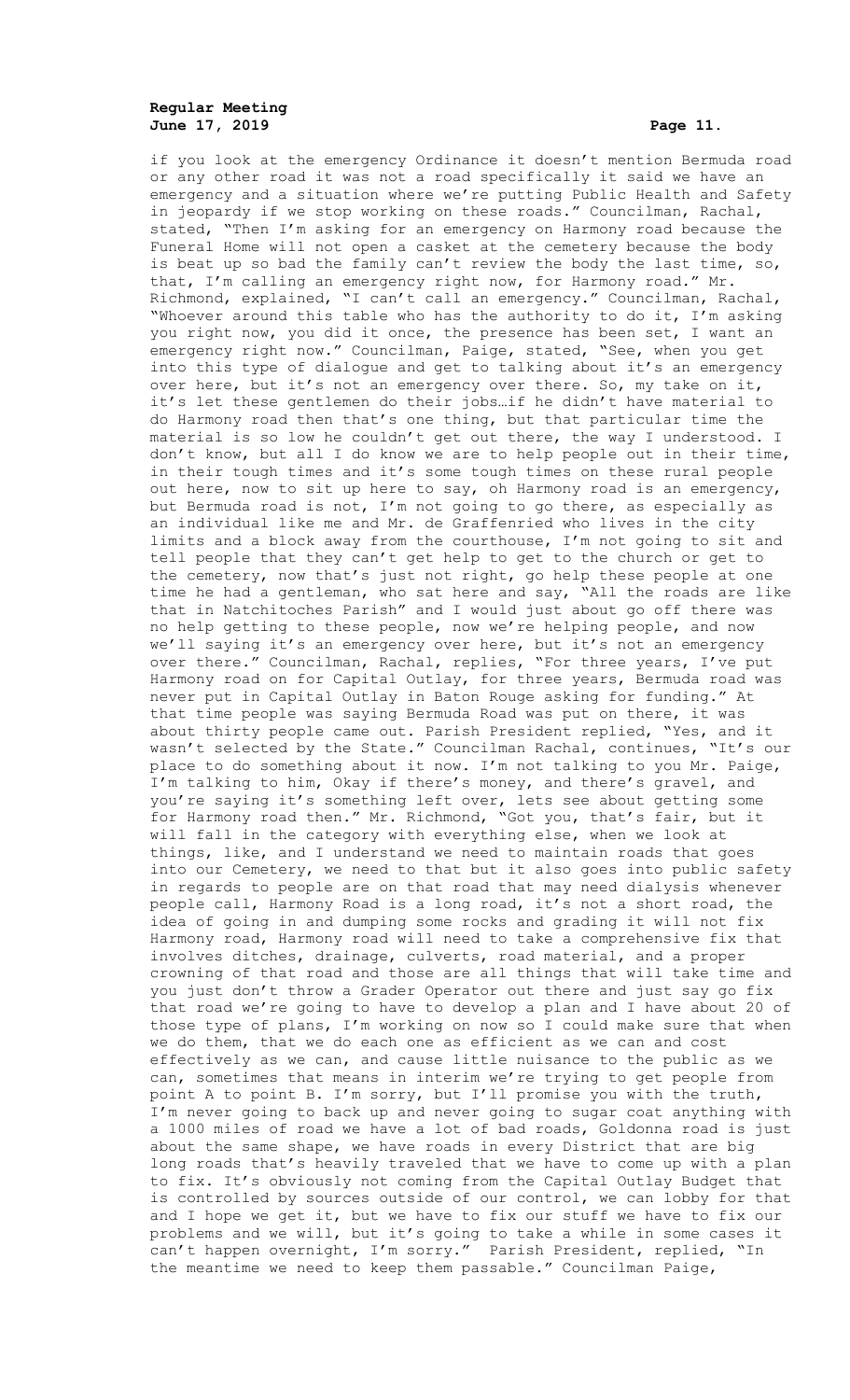responded, "Every month when we look at this budget and we see the amount of money spent per District and I just look at Ms. Patsy and say, "Okay", we spend \$100,000 in Mr. Rachal District, and \$100,000 in Mr. Bedgood's District and when it comes to Ms. Hoover's District it's about maybe \$10,000 you can get the record and see and we're talking about gobs of people traveling down Bermuda road and some of these roads that we travel, Oh I think a small amount of fairness need to be given and I know these Districts are huge, don't get me wrong, I know they are huge, and I know you got more miles of road compared to what she has but when you talk about the number of people that travels down some of these roads like Bermuda road and some of the other roads like she has no way you can justify that she's only getting \$10,000 and that type, it's ridiculous." Chairman, Bedgood, spoke, "Let me say one thing since I'm the chairman, I think I made the call to the Secretary to see who could be there and who couldn't be there, I think three could not be there, I didn't know what road it was at that time, and I made the call on my part, not you-all, on my part, I made the call, and said if it's an emergency go ahead, you-all can blame me for it, if you want to blame me for it, I can blame for everything freaking thing over, here anyway; so, it's not going to change nothing on my thing up here, okay, my title is "Blame Rodney Bedgood." He gets blamed for it. That's my middle name so I accept that as the Chairman, I'm going to take the responsibility, okay." Parish President, responded, "I signed the Ordinance." Chairman Bedgood continues, "I told Rick, as far as I'm concerned, I cannot get there and I understand that two more can't get there so, if it's an emergency on my part, go ahead, so, anyway, that's where I stand on it you-all. I will take that blame, because I'm the Chairman of the Council." Parish President, replies, "No, that's not your blame, that was on my report thirty minutes ago. Ms. Harris, did you discuss about the Head Start Close out? Give an update, hopefully I can give you a press release in the next few days. Last Friday we had a conference call with several others with Head Start Regionals in Dallas, it still hasn't been no official announcement on who the new Grantee will be, Head Start is planning on being here next week with a close out team hopefully we would know then the new Grantee may join them, I don't know, we expressed our concerns about being able to meet and close out by June  $30<sup>th</sup>$  and I've already sent them a letter earlier, saying we'll be willing to operate up to 90 days if they would reimburse us for our expenses, they was not real interested in that and so, but they did ask us to file an application for a 30 days extension taking us to July 30, that application my go out tomorrow." Ms. Julie and Ms. Sharon told him it was submitted this morning. Parish President, continues, "We had to project normal expenses through June 30 and the additional expenses through July 30<sup>th</sup> and we've done that now because they recognize June  $30<sup>th</sup>$  as not going to happen they asked us to submit on a reduce staff administrative staff, not teachers or assistant teachers, just a few administrative staff to assist in the closeout; so that's pretty much where we stand there all official announcements has to come out of Dallas, but we'll release information as soon as we're authorized to do so, and the only other thing I have to mention is that I'll be attending a Conference in Washington DC next Tuesday I got an invite to attend the something I didn't know existed, The White House Intergovernmental Affairs they invited certain Parish and Counties leaders to come and discuss things of importance, the only thing that's going to cost the Parish is my plane ticket, I'll take care all the other expenses and it's a budget expense and something good may come out of this, open some doors and get to know some people who can help us down the road." Councilman Rachal, asked, "On that 30 days extensions did they commit to reimbursement for our expenses for 30 days?" Parish President responded, "No, what they said was they wanted the estimate for the expenditures through the end of this grant cycle, which is June 30<sup>th</sup> and it appears, correct right if I'm wrong,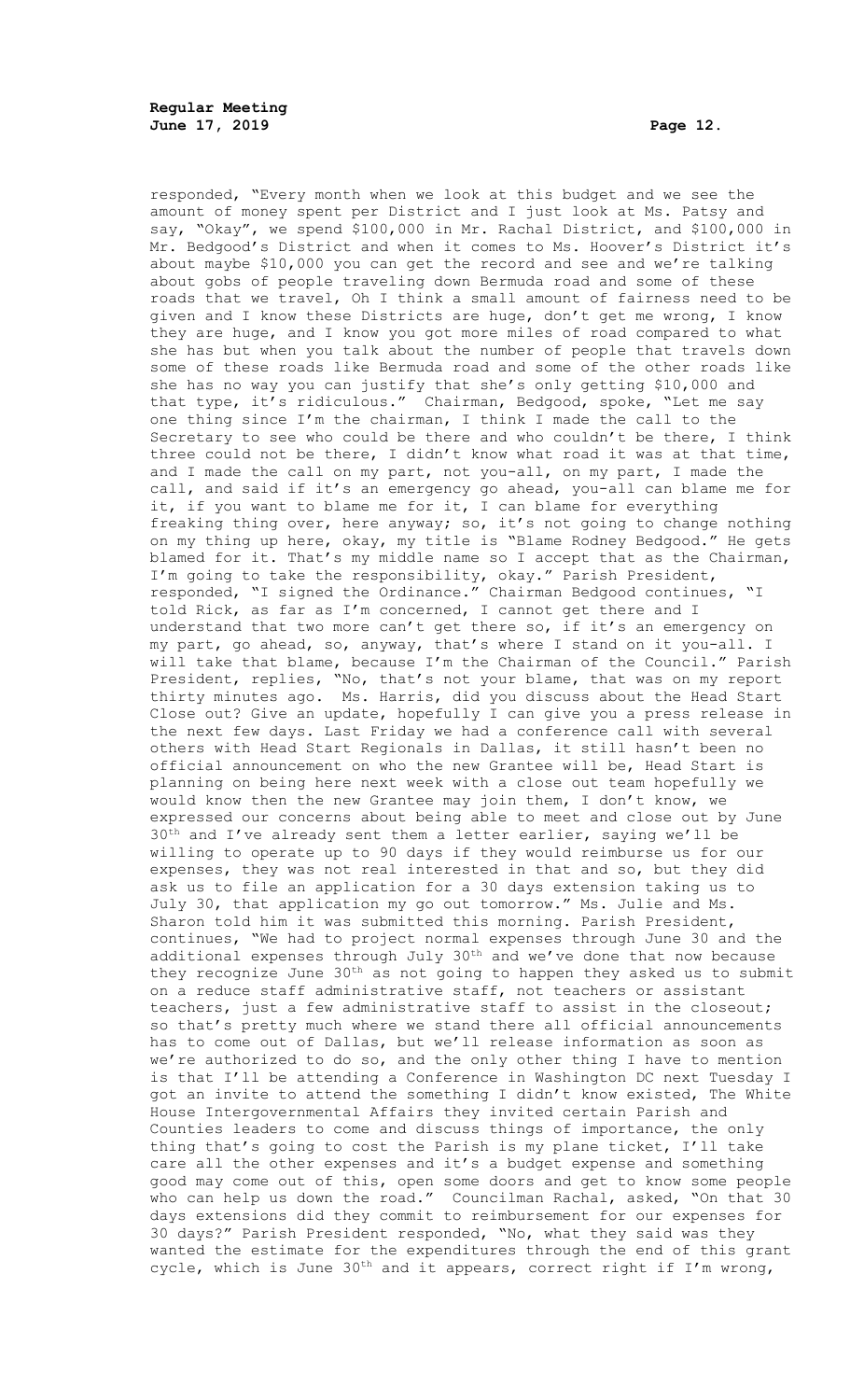# **Regular Meeting June 17, 2019 Page 13.**

Julie, we always try to under spend our budget with a little bit left over because when a cycle ends you have certain amount of days to that you can actually spend money we rather have a little extra and spend it and to post 30 to 60 days after it closes out than being short and the Parish would have to throw cash into the pot and so we'll be taking money that's already budgeted to cover the 30 days extension, we made it clear once the approved money runs out it may be July 30th or July 15<sup>th</sup> that's when we shut down, we can't go beyond that point."

Councilman Rachal, asked, "So we can't go over the last day in July, correct?" Ms. Julie, replied, "That's correct. We can go to July 31st and we have 90 days after that to tie up everything." Parish President, response, "So, we're going to be doing bookkeeping." Councilman, Rachal, asked, "So the original 90 days is off the table?" Parish President, replied, "We didn't take it off the table, they just didn't accept it, they only going to do it for 30 days and that will cover the salaries and the people that we just have to be there and utilities we have already started cancelling contracts, xerox copiers and all these other types of stuff."

Ms. Julie Lockhart, replied, "They suppose to be here Tuesday, so on the initiative schedule the Grantee is supposed to meet with us Tuesday, now whether we would know who that is before then, they will not commit nothing, to that." Parish President, responded, "We got a phone call, we're trying to be polite and to try and work with them because the Parish needs the program so forth, we want to assist in that, but I told the lady in Dallas, all with due respect this is a conversation we should have had 90 days ago, you're asking us to jump through hoops in the last two weeks in June to get something laid out to cover the month of July and expect my people to work 80 hours a week to get it done, but that's when you deal with Federal Government, that happens."

Chairman, Bedgood stated the next item to adopt the minutes of the regular meeting of the Natchitoches Parish Council held Monday, May 20, 2019.

On motion by Councilman Chris Paige, duly seconded by, Councilman Doug de Graffenried that the Natchitoches Parish Council, in regular and legal session, does hereby adopt the minutes of the regular meeting of the Natchitoches Parish Council held Monday, May 20, 2019.

On a roll call vote, the vote thereon was as follows:

| Ayes:   | Councilman Paige          |               |  |
|---------|---------------------------|---------------|--|
| Ayes:   | Councilman de Graffenried |               |  |
| Absent: | Councilwoman Hoover       |               |  |
| Ayes:   | Councilman Rachal         |               |  |
| Ayes:   | Councilman Bedgood        | Motion Passed |  |

Chairman Bedgood stated the next item on the agenda Appointments of Boards and Commissions.

Consider adopting a resolution confirming re- appointment/appointments to the following boards/commissions.

Council to consider approving re-appointment of Ms. Jan Frederick to the Natchitoches Parish Tourist Commission.

On motion by Councilman Doug de Graffenried, duly seconded by, Councilman Russell Rachal that the Natchitoches Parish Council, in regular and legal session, does hereby re-appoint Ms. Jan Frederick to the Natchitoches Parish Tourist Commission.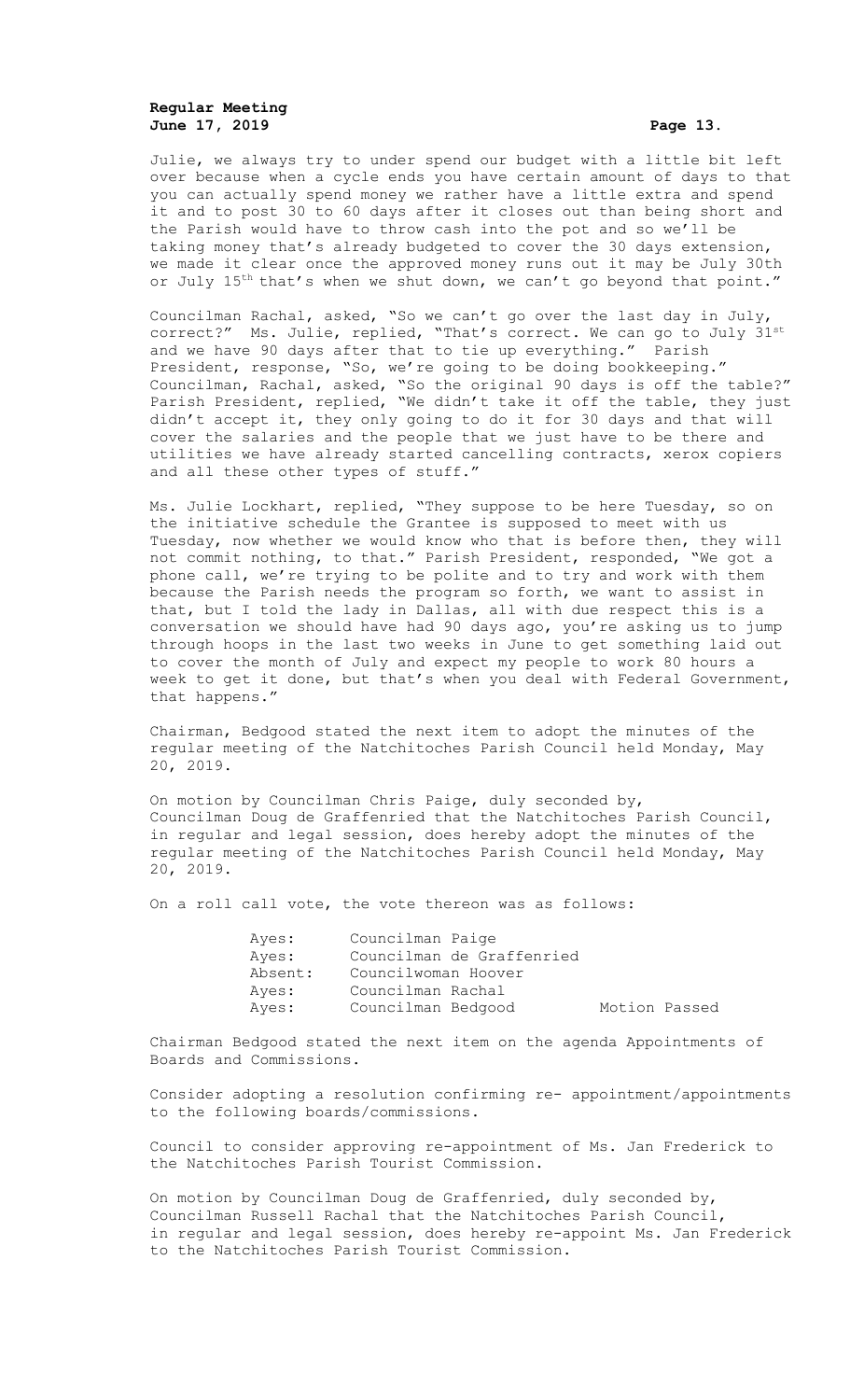On a roll call vote, the vote thereon was as follows:

| Ayes:   | Councilman de Graffenried |               |  |
|---------|---------------------------|---------------|--|
| Aves:   | Councilman Rachal         |               |  |
| Absent: | Councilwoman Hoover       |               |  |
| Ayes:   | Councilman Paige          |               |  |
| Ayes:   | Councilman Bedgood        | Motion Passed |  |

Council to consider approving the appointment of Mr. Mike Newton to replace Mr. Roger Williams on the Natchitoches Parish Hospital Service District.

At this time Chairman Bedgood offered it, but there was no seconded, it died for lack of second. The motion didn't Pass.

Parish President replied, only two people applied for that position, a local bank employee with financial background and an employee at the hospital. Councilman Paige, asked "Could you come up with anymore?" Parish President, "I have to re-advertise it."

Chairman Bedgood stated the next item on the agenda

Council to consider approving the appointment of Mr. Richard Johnson to the Natchitoches Parish Tourist Commission.

On motion by Councilman Russell Rachal, duly seconded by, Councilman Doug de Graffenried that the Natchitoches Parish Council, in regular and legal session, does hereby appoint Mr. Richard Johnson to the Natchitoches Parish Tourist Commission.

On a roll call vote, the vote thereon was as follows:

| Ayes:   | Councilman Rachal         |               |  |
|---------|---------------------------|---------------|--|
| Ayes:   | Councilman de Graffenried |               |  |
| Absent: | Councilwoman Hoover       |               |  |
| Ayes:   | Councilman Paige          |               |  |
| Ayes:   | Councilman Bedgood        | Motion Passed |  |

Chairman Bedgood stated the next item on the agenda

First Adoption of proposed Ordinances:

A. Council to consider Introducing Ordinance 010-2019 for a budget amendment to the Operating Budget for a highway fund amendment.

Ms. Julie Lockhart, "This was in your big packets on the 3rd page, it's we had a couple of lines that were a coding between contractual processing and contract services and as stated earlier money from the Winn Rock to the base material.

On motion by Councilman Doug de Graffenried, duly seconded by, Councilman Chris Paige that the Natchitoches Parish Council, in regular and legal session, does hereby Introduce Ordinance 010-2019 for a budget amendment to the Operating Budget for a highway fund amendment.

On a roll call vote, the vote thereon was as follows:

| Ayes:   | Councilman de Graffenried |               |  |
|---------|---------------------------|---------------|--|
| Aves:   | Councilman Paige          |               |  |
| Absent: | Councilwoman Hoover       |               |  |
| Aves:   | Councilman Rachal         |               |  |
| Ayes:   | Councilman Bedgood        | Motion Passed |  |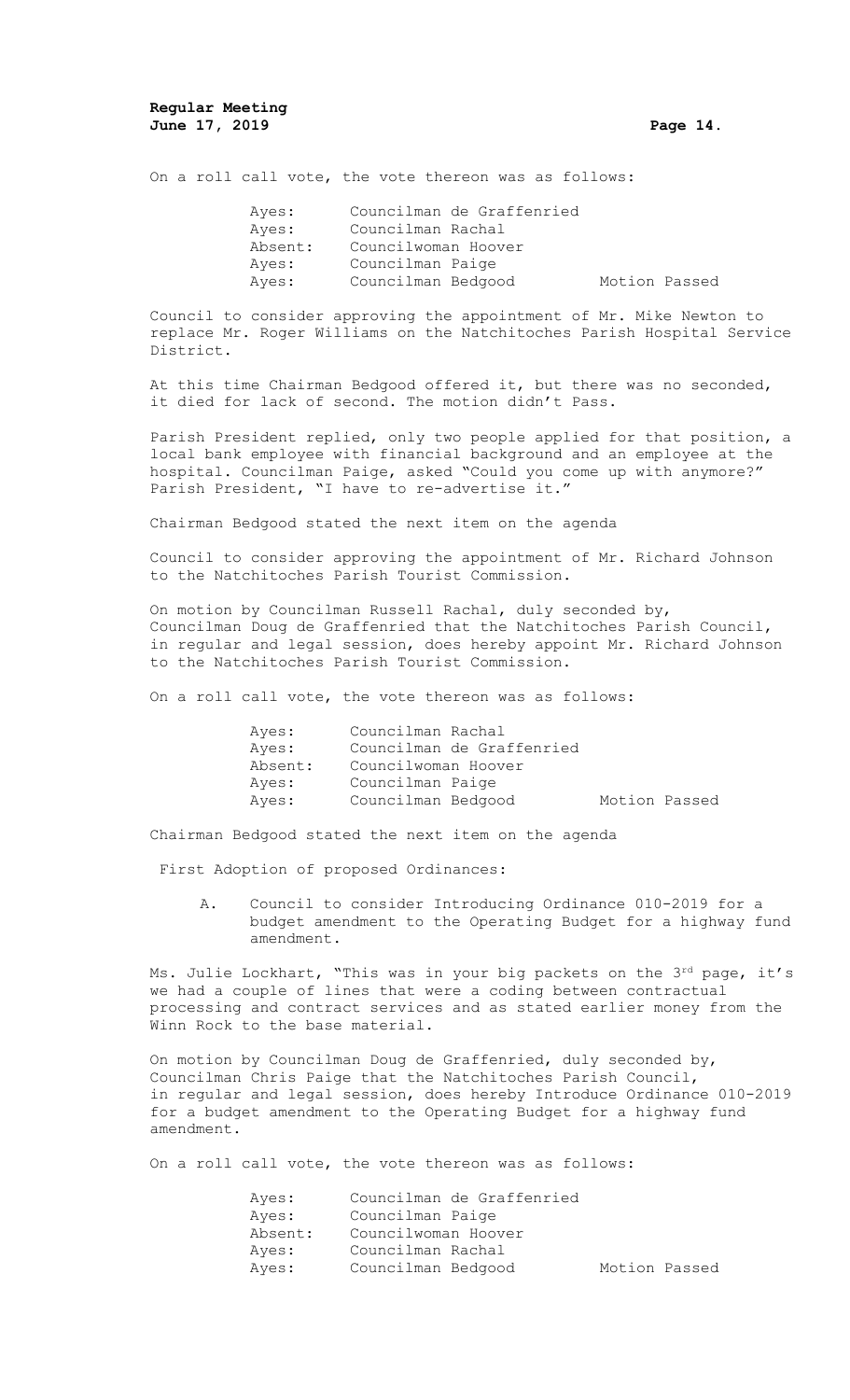### **Regular Meeting June 17, 2019 Page 15.**

Chairman Bedgood stated the next item on the agenda

Public Hearings:

A. Council to Adopt Ordinance 004-2019 to effect a zoning change from an R-2 Residential District for multi-family residences to an R-1 Residential District for single family residences on Lots 2 and 5 of Angler's Paradise Park Subdivision situated in Sections 27 and 28, Township 9 North, and Range 6 West along Hampton Road in Natchitoches, as shown on the Survey attached hereto (Municipal Address: Unassigned); and otherwise to provide with respect thereto.

Mr. David Kees, wanted to make a correction and to amend B to say instead of for a single-family residence he wants it to say for commercial use, when they come out of Public Hearing.

B. Council to Adopt Ordinance 005-2019 to effect a zoning change from an I-A Industry-Agriculture District to an B-1 Business District for single family residences on a 23.57 acre parcel situated in Section 41, Township 7 North, Range 7 West along Louisiana Highway 120 in Natchez, as shown on the Survey attached hereto (Municipal Address: Unassigned); and otherwise to provide with respect thereto.

After the Chairman had read this one, Councilman Paige wanted to know do they need to table B before amending it, because he stated, with wording it can cause everything to change. Parish Attorney, stated, "I looked at the Ordinance and it stated it, but if it was just your noticed, but in your Ordinance it was incorrect. Notice went out saying single family residence." Councilman Paige, replied, "I don't know, but a similar situation happened before, and we don't want to make no mistakes." You only can-do action when you're out of Public Hearing. The timeline if you must re-introduce it the public hearing will have to be next month. Councilman, Paige, wanted to know the time frame and would there be any opposition on it. At this time two ladies said it might be because they were there, because they didn't know what was going on.

C. Council to Adopt Ordinance 006-2019 to affect a zoning change from an RMH-1 Residence District for single family residences and manufactured homes to an R-3 Residence District for multi-family residences on a 1.87-acre parcel situated in Section 13, Township 9 North, and Range 8 West, as shown on the Survey attached hereto with an address of 761 Highway 504 in Natchitoches; and otherwise to provide with respect thereto.

D. Council to Adopt Ordinance 007-2019 to effect a zoning change from an R-2 Residential District for multi-family residences to an R-1 Residential District for single family residences on Lots A, B, C, and D of Angler's Paradise Park Subdivision situated in Sections 28 and 40, Township 9 North, and Range 6 West along Hampton Road in Natchitoches, as shown on the Survey attached hereto (Municipal Address: Unassigned); and otherwise to provide with respect thereto.

E. Council to Adopt Ordinance 008-2019 to adopt Amendment No. 1 to the 2019 Capital Improvements Budget.

On motion by Councilman Doug de Graffenried, duly seconded by, Councilman Russell Rachal that the Natchitoches Parish Council, in regular and legal session, does hereby go into public Hearing.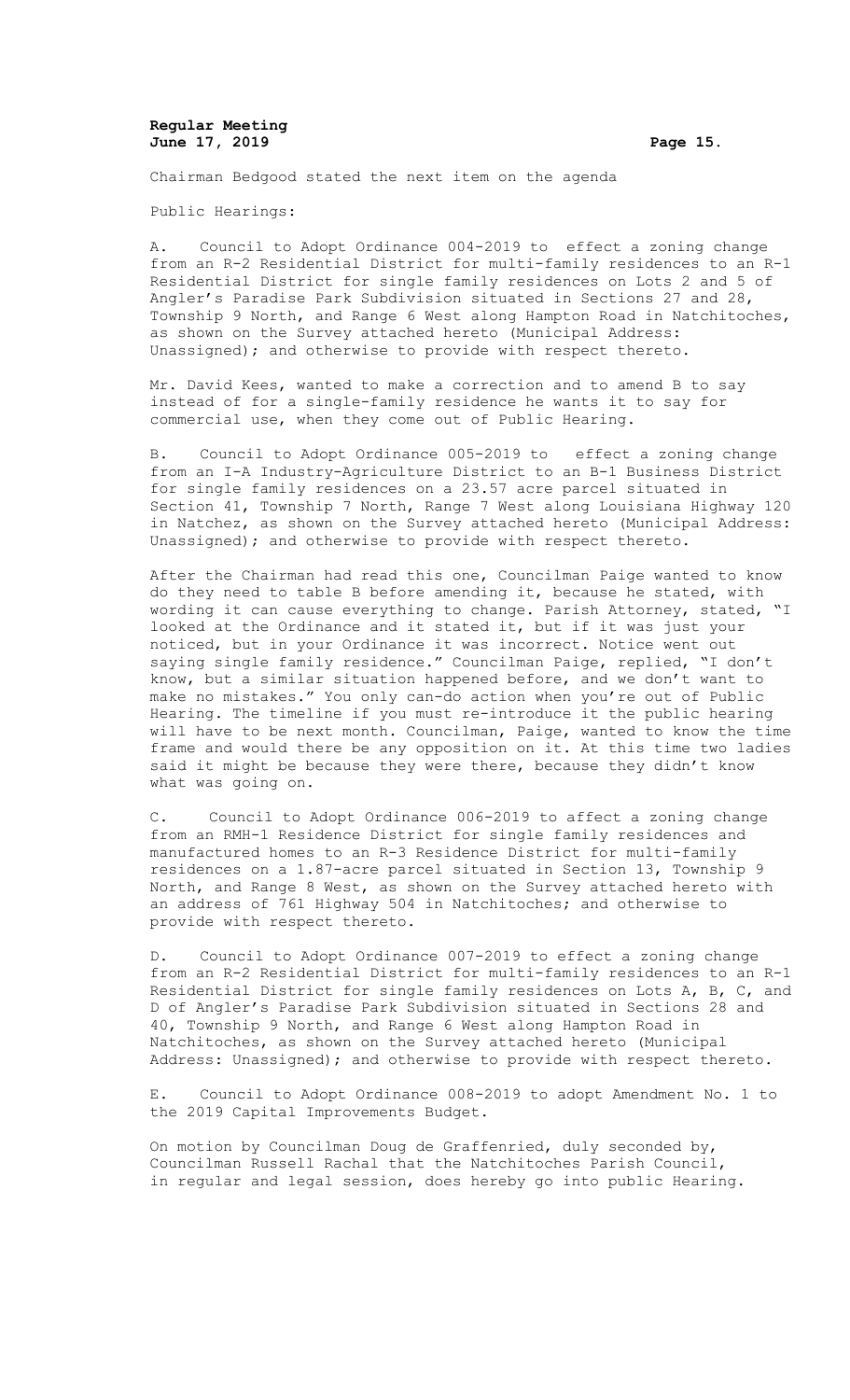## **Regular Meeting June 17, 2019 Page 16.**

On a roll call vote, the vote thereon was as follows:

| Ayes:   | Councilman de Graffenried |               |
|---------|---------------------------|---------------|
| Ayes:   | Councilman Rachal         |               |
| Absent: | Councilwoman Hoover       |               |
| Ayes:   | Councilman Paige          |               |
| Ayes:   | Councilman Bedgood        | Motion Passed |

Discussion for A. No discussion for A.

Discussion for B.

Councilman Paige wanted to take B out so they can be properly advertisement. The ladies wanted information about the RV park, they received a letter, but can't find out information concerning the Park. The guy from the RV park told the ladies he would be happy to discuss anything they wanted to know outside the door, because nothing is going to be done tonight on it.

Parish President at this time, said, "I'm not an Attorney and he's probably going to chew me out, but listening to this the notice was sent out incorrect. You can table this, and re-introduce it at the next meeting and have the public hearing in the 2<sup>nd</sup> meeting, and have a 60 days delay, but if you amend the Agenda to tonight to re-introduced the Ordinance with the correct language, you would have the public hearing in the July meeting and vote on it at that time and it would be a one month delay." Councilman Doug, stated, "If we had the State of Emergency, we could adopt it tonight." Parish President, replied, "The State of Emergency didn't cover this."

Discussion for C. No discussion.

Discussion for D. No discussion.

Discussion for E.

Parish President had his hands raised, and wanted to discussed some changes to the amendment with some revised figures since the last Council meeting, had a meeting with my staff and others and found out we needed to do some adjustments we did the initial Ordinance in red and the minor changes is done in Blue ink This is for the Courthouse Security Project.

On motion by Councilman Chris Paige, duly seconded by, Councilman Doug de Graffenried that the Natchitoches Parish Council, in regular and legal session, does hereby close the public Hearing.

On a roll call vote, the vote thereon was as follows:

| Ayes:   | Councilman Paige          |               |
|---------|---------------------------|---------------|
| Ayes:   | Councilman de Graffenried |               |
| Aves:   | Councilman Rachal         |               |
| Absent: | Councilwoman Hoover       |               |
| Aves:   | Councilman Bedgood        | Motion Passed |

Chairman Bedgood stated the next item on the agenda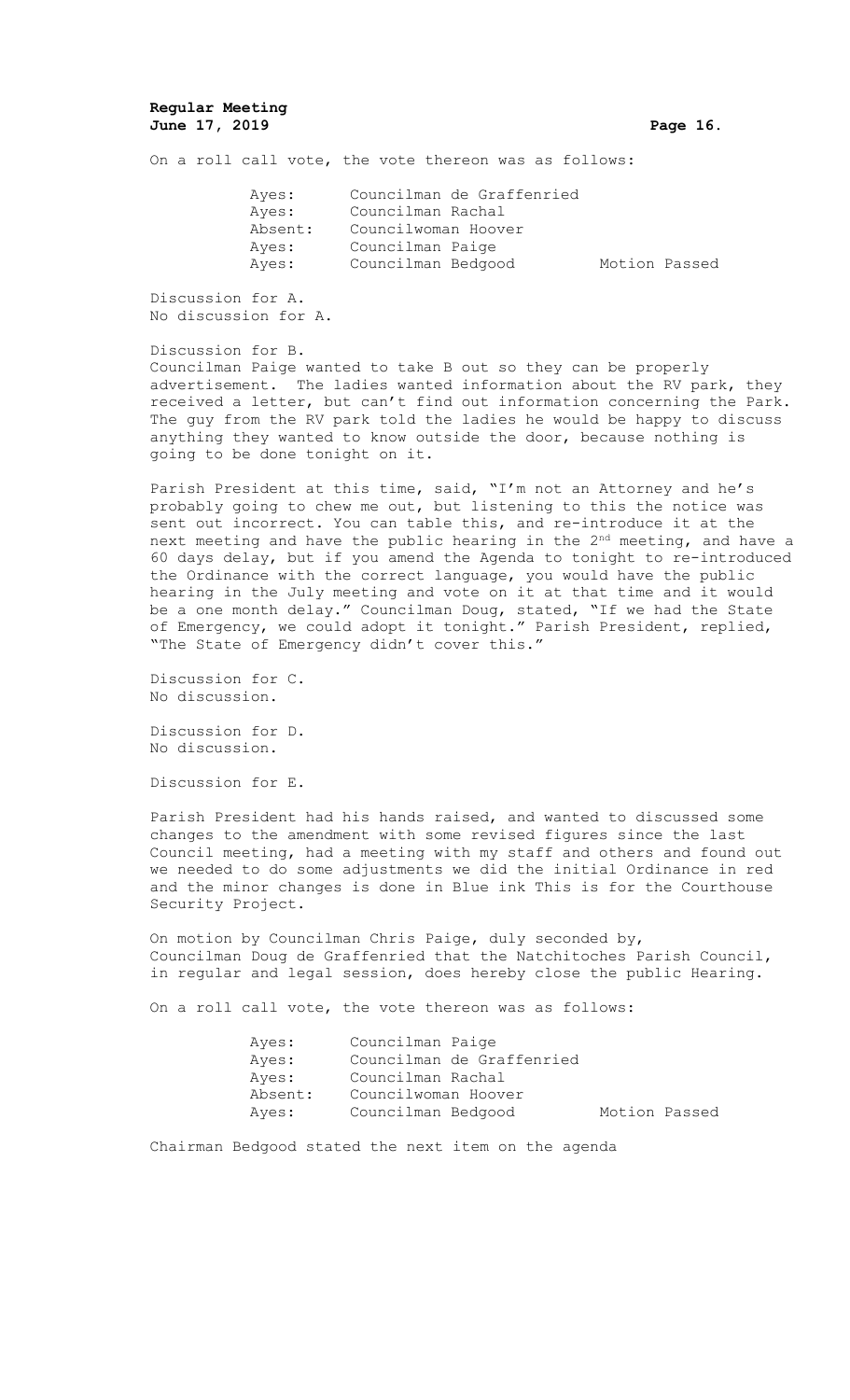Action on Proposed Ordinances:

A. Council to Adopt Ordinance 004-2019 to effect a zoning change from an R-2 Residential District for multi-family residences to an R-1 Residential District for single family residences on Lots 2 and 5 of Angler's Paradise Park Subdivision situated in Sections 27 and 28, Township 9 North, and Range 6 West along Hampton Road in Natchitoches, as shown on the Survey attached hereto (Municipal Address: Unassigned); and otherwise to provide with respect thereto.

On motion by Councilman Chris Paige, duly seconded by, Councilman Doug de Graffenried that the Natchitoches Parish Council, in regular and legal session, does hereby adopt Ordinance 004-2019 to effect a zoning change from an R-2 Residential District for multifamily residences to an R-1 Residential District for single family residences on Lots 2 and 5 of Angler's Paradise Park Subdivision situated in Sections 27 and 28, Township 9 North, and Range 6 West along Hampton Road in Natchitoches, as shown on the Survey attached hereto (Municipal Address: Unassigned); and otherwise to provide with respect thereto.

On a roll call vote, the vote thereon was as follows:

| Ayes:   | Councilman Paige          |               |
|---------|---------------------------|---------------|
| Ayes:   | Councilman de Graffenried |               |
| Aves:   | Councilman Rachal         |               |
| Absent: | Councilwoman Hoover       |               |
| Aves:   | Councilman Bedgood        | Motion Passed |

B. Council to Adopt Ordinance 005-2019 to affect a zoning change from an I-A Industry-Agriculture District to a B-1 Business District for single family residences on a 23.57-acre parcel situated in Section 41, Township 7 North, Range 7 West along Louisiana Highway 120 in Natchez, as shown on the Survey attached hereto; and otherwise to provide with respect thereto.

On motion by Councilman Chris Paige, duly seconded by, Councilman Rodney Bedgood that the Natchitoches Parish Council, in regular and legal session, does hereby amend the agenda to add the correct wording to Introduce Ordinance 005-2019 to say to affect a zoning change from an I-A Industry-Agriculture District to a B-1 Business District for commercial use on a 23.57-acre parcel situated in Section 41, Township 7 North, Range 7 West along Louisiana Highway 120 in Natchez, as shown on the Survey attached hereto; and otherwise to provide with respect thereto.

On a roll call vote, the vote thereon was as follows:

| Ayes:   | Councilman Paige          |               |
|---------|---------------------------|---------------|
| Aves:   | Councilman Bedgood        |               |
| Aves:   | Councilman de Graffenried |               |
| Aves:   | Councilman Rachal         |               |
| Absent: | Councilwoman Hoover       | Motion Passed |

On motion by Councilman Chris Paige, duly seconded by, Councilman Rodney Bedgood that the Natchitoches Parish Council, in regular and legal session, does hereby Introduce Ordinance 005-2019 to affect a zoning change from an I-A Industry-Agriculture District to a B-1 Business District for commercial use on a 23.57-acre parcel situated in Section 41, Township 7 North, Range 7 West along Louisiana Highway 120 in Natchez, as shown on the Survey attached hereto; and otherwise to provide with respect thereto.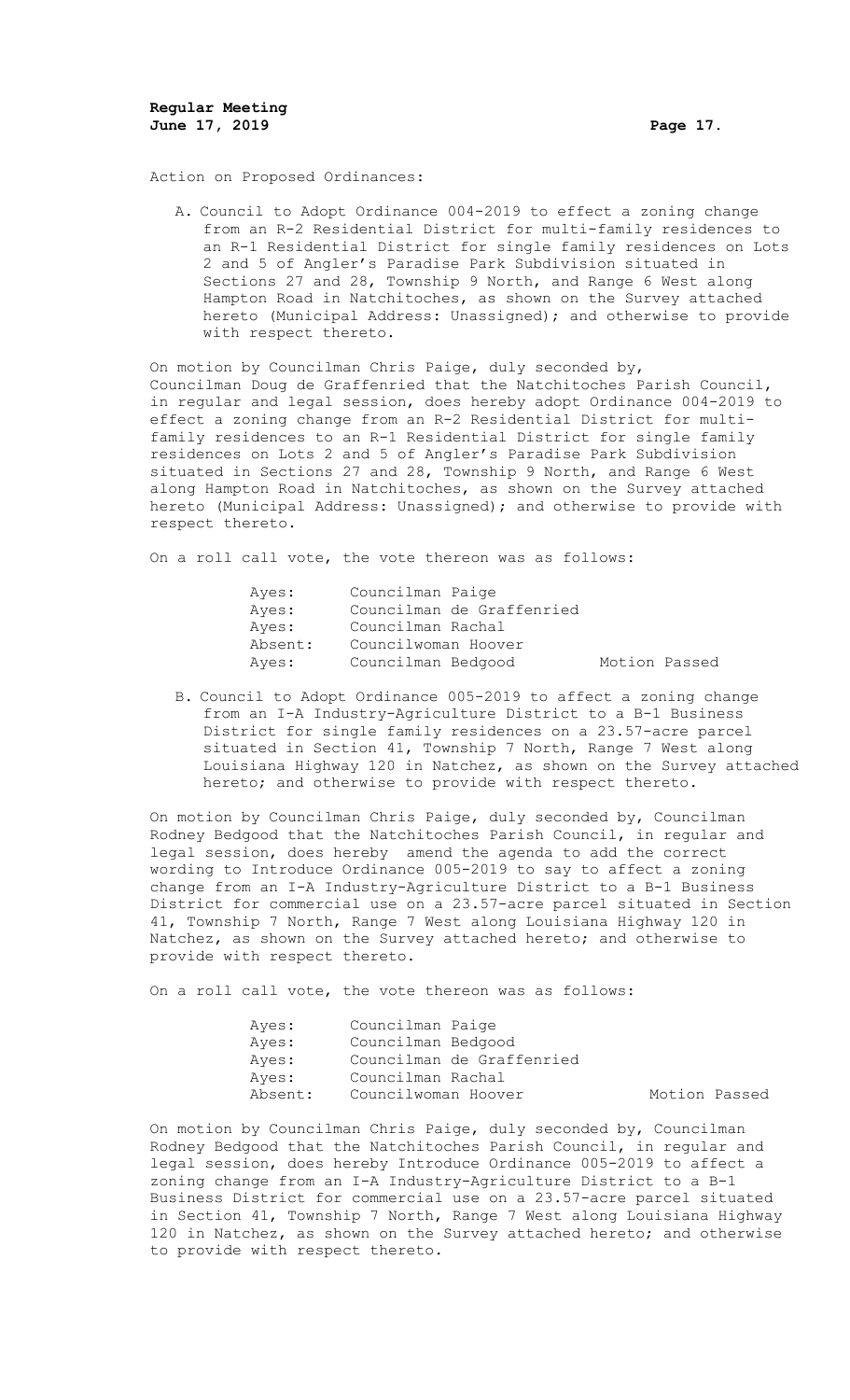On a roll call vote, the vote thereon was as follows:

| Ayes:   | Councilman Paige    |                           |               |  |
|---------|---------------------|---------------------------|---------------|--|
| Ayes:   | Councilman Bedgood  |                           |               |  |
| Ayes:   |                     | Councilman de Graffenried |               |  |
| Ayes:   | Councilman Rachal   |                           |               |  |
| Absent: | Councilwoman Hoover |                           | Motion Passed |  |

C. Council to Adopt Ordinance 006-2019 to effect a zoning change from an RMH-1 Residence District for single family residences and manufactured homes to an R-3 Residence District for multifamily residences on a 1.87 acre parcel situated in Section 13, Township 9 North, and Range 8 West, as shown on the Survey attached hereto with an address of 761 Highway 504 in Natchitoches; and otherwise to provide with respect thereto.

On motion by Councilman Doug de Graffenried, duly seconded by, Councilman Chris Paige that the Natchitoches Parish Council, in regular and legal session, does hereby adopt Ordinance 006-2019 to effect a zoning change from an RMH-1 Residence District for single family residences and manufactured homes to an R-3 Residence District for multi-family residences on a 1.87 acre parcel situated in Section 13, Township 9 North, and Range 8 West, as shown on the Survey attached hereto with an address of 761 Highway 504 in Natchitoches; and otherwise to provide with respect thereto.

On a roll call vote, the vote thereon was as follows:

| Ayes:   | Councilman de Graffenried |               |  |
|---------|---------------------------|---------------|--|
| Ayes:   | Councilman Paige          |               |  |
| Absent: | Councilwoman Hoover       |               |  |
| Ayes:   | Councilman Rachal         |               |  |
| Ayes:   | Councilman Bedgood        | Motion Passed |  |

D. Council to Adopt Ordinance 007-2019 to effect a zoning change from an R-2 Residential District for multi-family residences to an R-1 Residential District for single family residences on Lots A, B, C, and D of Angler's Paradise Park Subdivision situated in Sections 28 and 40, Township 9 North, and Range 6 West along Hampton Road in Natchitoches, as shown on the Survey attached hereto (Municipal Address: Unassigned); and otherwise to provide with respect thereto.

On motion by Councilman Russell Rachal, duly seconded by, Councilman Doug de Graffenried that the Natchitoches Parish Council, in regular and legal session, does hereby adopt Ordinance 007-2019 to effect a zoning change from an R-2 Residential District for multifamily residences to an R-1 Residential District for single family residences on Lots A, B, C, and D of Angler's Paradise Park Subdivision situated in Sections 28 and 40, Township 9 North, and Range 6 West along Hampton Road in Natchitoches, as shown on the Survey attached hereto (Municipal Address: Unassigned); and otherwise to provide with respect thereto.

On a roll call vote, the vote thereon was as follows:

| Ayes:   | Councilman Rachal   |                           |               |  |
|---------|---------------------|---------------------------|---------------|--|
| Ayes:   |                     | Councilman de Graffenried |               |  |
| Absent: | Councilwoman Hoover |                           |               |  |
| Ayes:   | Councilman Paige    |                           |               |  |
| Ayes:   | Councilman Bedgood  |                           | Motion Passed |  |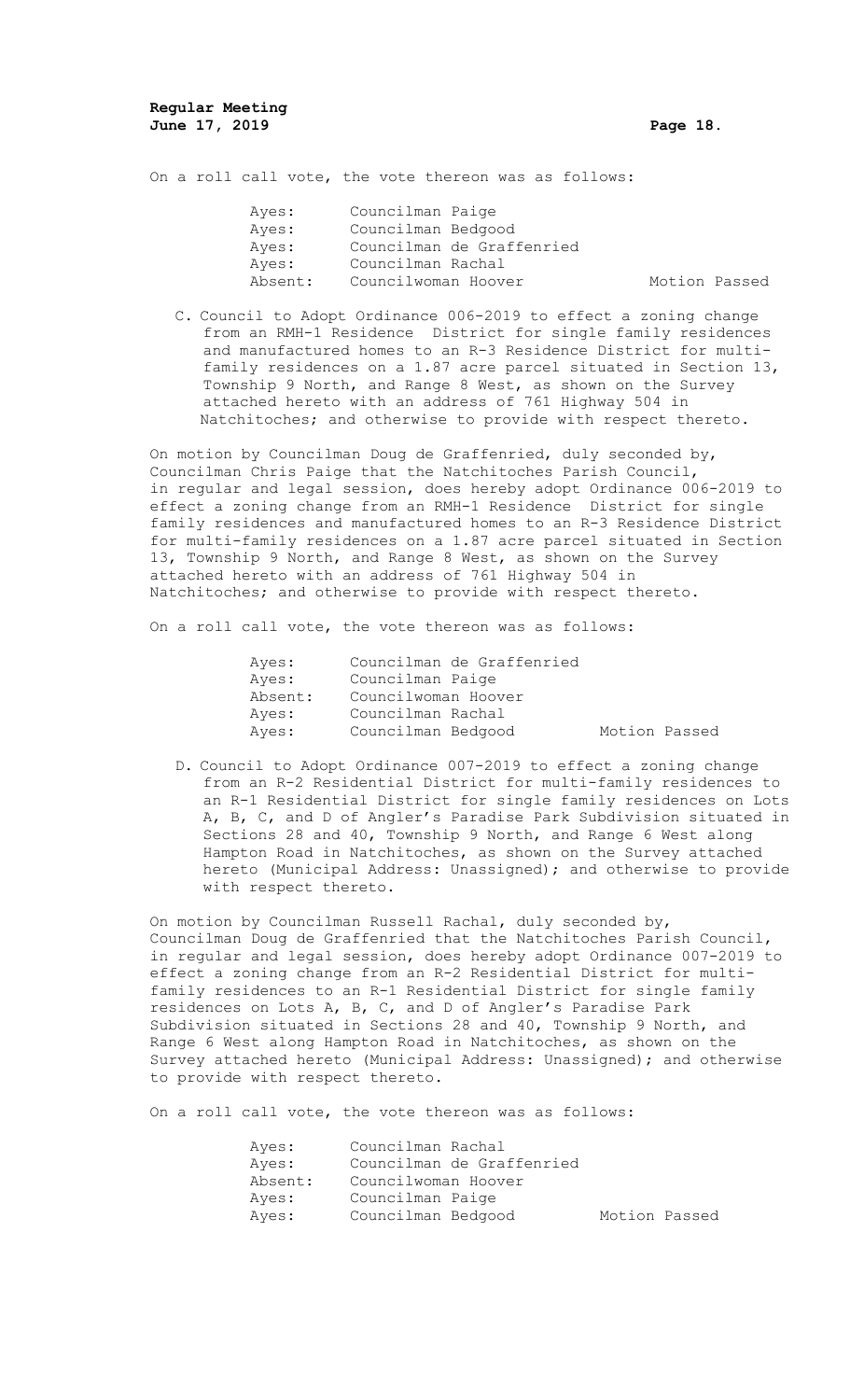E. Council to Adopt Ordinance 008-2019 to adopt Amendment No. 1 to the 2019 Capital Improvements Budget.

Parish President wanted to make sure if they adopt Amendment No. 1 please put in as revised.

On motion by Councilman Doug de Graffenried, duly seconded by, Councilman Rodney Bedgood that the Natchitoches Parish Council, in regular and legal session, does hereby adopt Ordinance 008-2019 to adopt Amendment No. 1 as revised to the 2019 Capital Improvements Budget.

On a roll call vote, the vote thereon was as follows:

| Ayes:   | Councilman de Graffenried |               |
|---------|---------------------------|---------------|
| Ayes:   | Councilman Bedgood        |               |
| Absent: | Councilwoman Hoover       |               |
| Ayes:   | Councilman Rachal         |               |
| Aves:   | Councilman Paige          | Motion Passed |

Chairman Bedgood stated the next item on the agenda

#### Resolutions:

Council to consider authorizing the Parish President to acquire a credit card from Exchange Bank in the name of the Natchitoches Parish Government.

Parish President informed the Parish had a credit card for many years, but it was in the previous Treasurer's name and he would like it not to be in an individual name, but in the Parishes name.

On motion by Councilman Rodney Bedgood, duly seconded by, Councilman Doug de Graffenried that the Natchitoches Parish Council, in regular and legal session, does hereby adopt a Resolution authorizing the Parish President to acquire a credit card from Exchange Bank in the name of the Natchitoches Parish Government.

On a roll call vote, the vote thereon was as follows:

| Ayes:   | Councilman Bedgood        |               |
|---------|---------------------------|---------------|
| Aves:   | Councilman de Graffenried |               |
| Absent: | Councilwoman Hoover       |               |
| Ayes:   | Councilman Paige          |               |
| Ayes:   | Councilman Rachal         | Motion Passed |

Chairman Bedgood stated the next item on the agenda

Council to consider adopting a Resolution authorizing the Parish President to execute an agreement with the Natchitoches Community Alliance for economic development services.

Parish President gave a summary that "The Parish had a line item for \$10,000 for Economic Development and this year \$8,000 for a total of \$18,000 for Economic Development because \$10,000 was never spent last year. Since the \$18,000 is under the Economic Heading as miscellaneous expenses and I thought I would formally come to the Council for the Council it can go to the Economic Development Alliance that what we discussed at the time we presented the Budget." Councilman de Graffenried wanted to know what does the Economic Development Alliance do? Natchitoches Community Alliance is an agency that is now responsible for coordinating and all economic development for the Parish, you know about up to four year ago or 3 years ago we had the City, Northwestern, Educational Institutions, and the Red River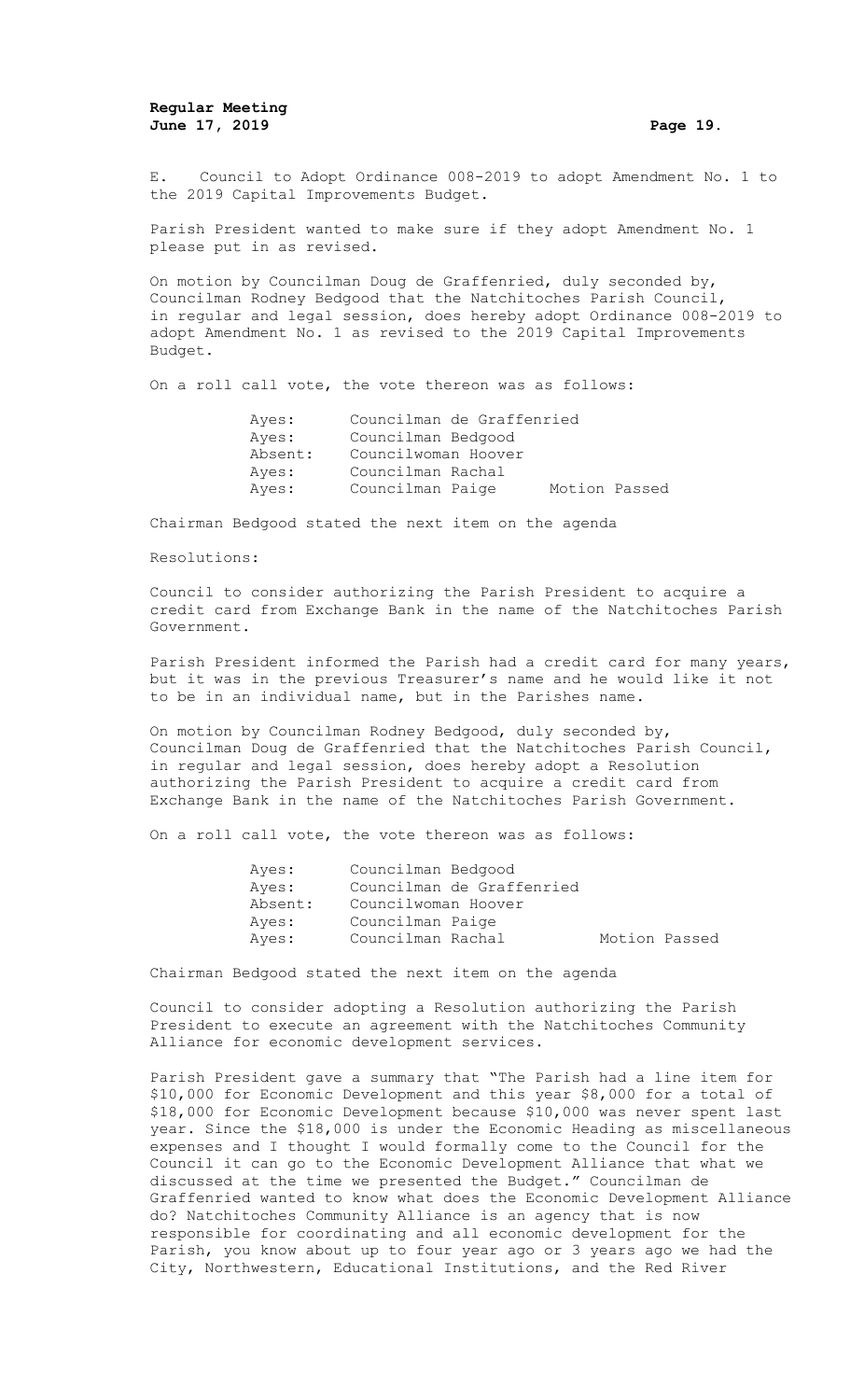**Regular Meeting June 17, 2019 Page 20.**

Waterway Commission everybody had their own individual efforts and it became to be a problem dealing with Economic Development and we really wasn't sure of who to contact they contact the City, sometimes the Parish, somebody looked at this area and before the Ad-hoc Committee it was recommended that we have only one basic house for all information coming from the Parish so we created the Natchitoches Community Alliance the budget for the Natchitoches Community Alliance was primarily funded by the City of Natchitoches and Northwestern State University they put in four or five times more than we do each. For one employee and office equipment." Councilman Doug de Graffenried, "How much does Economic Development and the Natchitoches Community Alliance has brought to Natchitoches Parish in the last 2 years?" Parish President, replied, "We're still working on it, last year we had 33 companies look at our Parish and we didn't get a one. The Port is the hottest right now." A point was made about the roads. The roads are in bad condition and this could hurt someone wanting to come to Natchitoches in the Parish. A questioned was asked does the Parish still pay fees to the CDC and are the fees up to date, the answer from the President was, "Yes, the Parish is still an active member of the CDC." There Council agreed to a MOU between the Parish and the Community Alliance to participate and to get resources.

A resident was very upset for the actions of the Council because she spoke on how positive and needed for the Parish is Economic Development and Tourism and they all work hand in hand. She said, "When I moved to Lafayette it was a little chuck change town, it was no more than a dot on a map, twenty years Lafayette Parish has become a force to be wrecking with, Economic Development is viable to the success and revenue of tax dollars coming into this Parish and we desperately need them. There was more discussion and relevantly from the following discussions.

On motion by Councilman Doug de Graffenried, duly seconded by, Councilman Russell Rachal that the Natchitoches Parish Council, in regular and legal session, does hereby indefinitely postpone until he can bring it back up to us authorizing the Parish President to execute an agreement with the Natchitoches Community Alliance for economic development services.

On a roll call vote, the vote thereon was as follows:

| Ayes:   | Councilman de Graffenried |               |  |
|---------|---------------------------|---------------|--|
| Ayes:   | Councilman Rachal         |               |  |
| Absent: | Councilwoman Hoover       |               |  |
| Ayes:   | Councilman Paige          |               |  |
| Ayes:   | Councilman Bedgood        | Motion Passed |  |

Chairman Bedgood stated the next item on the agenda

Council to consider adopting a Resolution of plans and policies, appointments and authorization of individuals for compliance with the LCDBG regulations.

This for the 2020-2021 Grant Cycle and it's a lot of paperwork dealing with policies that is needing to be adopted and there are four resolutions to follow. Is to say you're going to comply with State and Federal laws, and a lot of other things. It's a perquisite for having your application funded by the State these are `100 percent grants and not matching funds. This is the type of Grant we got for the Payne Subdivision Sewer Project the President plea for consideration on that Project.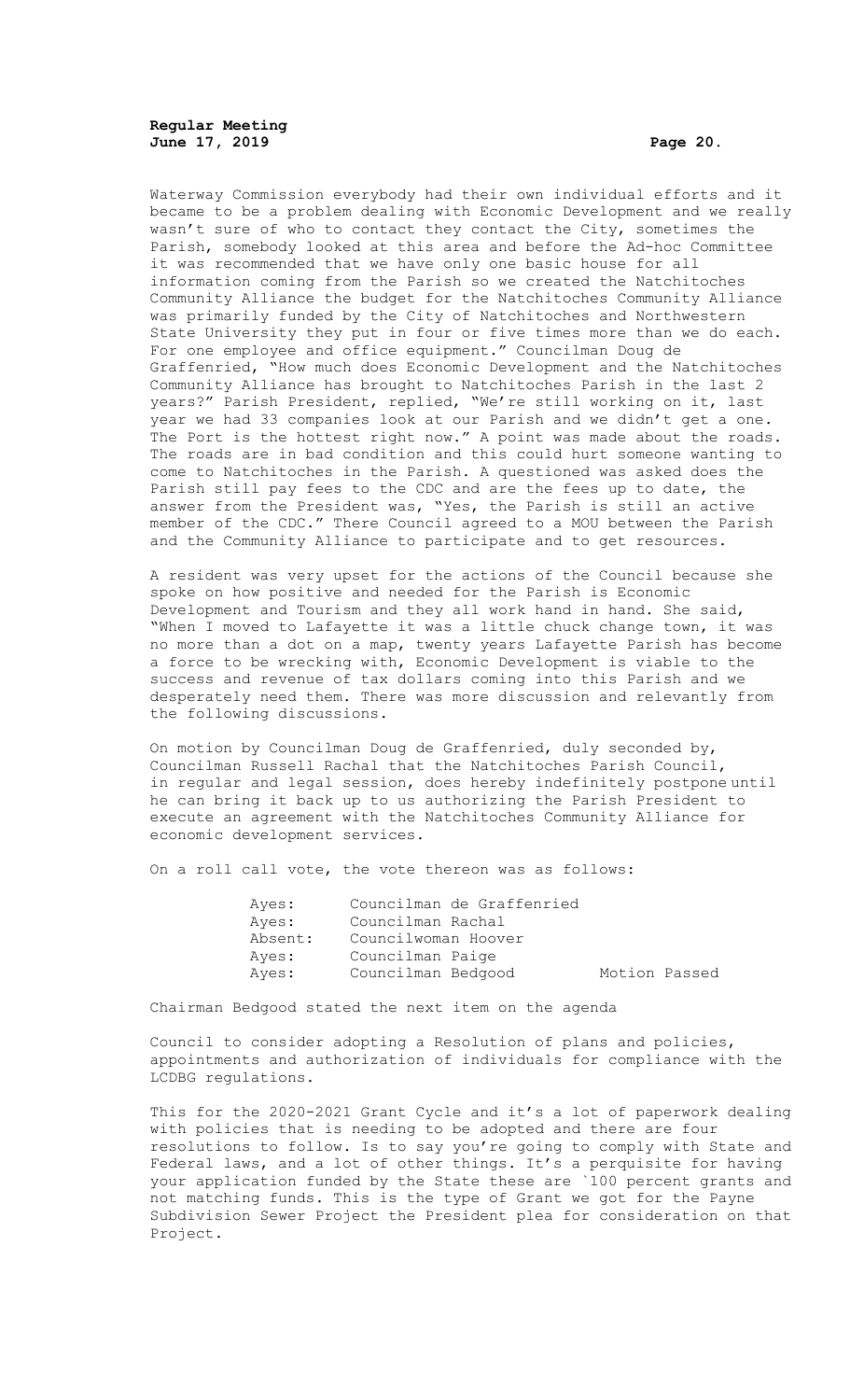# **Regular Meeting June 17, 2019 Page 21.**

On motion by Councilman Chris Paige, duly seconded by, Councilman Doug de Graffenried that the Natchitoches Parish Council, in regular and legal session, does hereby adopt a Resolution of plans and policies, appointments and authorization of individuals for compliance with the LCDBG regulations.

On a roll call vote, the vote thereon was as follows:

| Ayes:   | Councilman Paige          |               |  |
|---------|---------------------------|---------------|--|
| Ayes:   | Councilman de Graffenried |               |  |
| Absent: | Councilwoman Hoover       |               |  |
| Ayes:   | Councilman Rachal         |               |  |
| Ayes:   | Councilman Bedgood        | Motion Passed |  |

Other Agenda Items:

Council to consider approving that a Citizen Participation Plan/Citizen Complaint Procedure be adopted, and the Chief Administrative Official be appointed as Citizen Complaint Officer for compliance with the LCDBG program.

On motion by Councilman Doug de Graffenried, duly seconded by, Councilman Chris Paige that the Natchitoches Parish Council, in regular and legal session, does hereby approving that a Citizen Participation Plan/Citizen Complaint Procedure be adopted, and the Chief Administrative Official be appointed as Citizen Complaint Officer for compliance with the LCDBG program.

On a roll call vote, the vote thereon was as follows:

| Ayes:   | Councilman de Graffenried |               |  |
|---------|---------------------------|---------------|--|
| Ayes:   | Councilman Paige          |               |  |
| Absent: | Councilwoman Hoover       |               |  |
| Ayes:   | Councilman Rachal         |               |  |
| Ayes:   | Councilman Bedgood        | Motion Passed |  |

Chairman Bedgood stated the next item on the agenda

Council to consider approving authorizing the Chief Elected Official to proceed with the development of the LCDBG proposal taking into consideration citizen participation requirements and views of the governing body.

Parish President, replied, "On Wednesday we have a public hearing for citizens input we don't know what type of project is going to come out of that we been looking at the Payne Subdivision Sewage System only half has been done and we're looking to submit to complete the collection of the sewer project.

On motion by Councilman Chris Paige, duly seconded by, Councilman Doug de Graffenried that the Natchitoches Parish Council, in regular and legal session, does hereby approves authorizing the Chief Elected Official to proceed with the development of the LCDBG proposal taking into consideration citizen participation requirements and views of the governing body.

On a roll call vote, the vote thereon was as follows:

| Ayes:   | Councilman Paige          |               |  |
|---------|---------------------------|---------------|--|
| Ayes:   | Councilman de Graffenried |               |  |
| Absent: | Councilwoman Hoover       |               |  |
| Ayes:   | Councilman Rachal         |               |  |
| Ayes:   | Councilman Bedgood        | Motion Passed |  |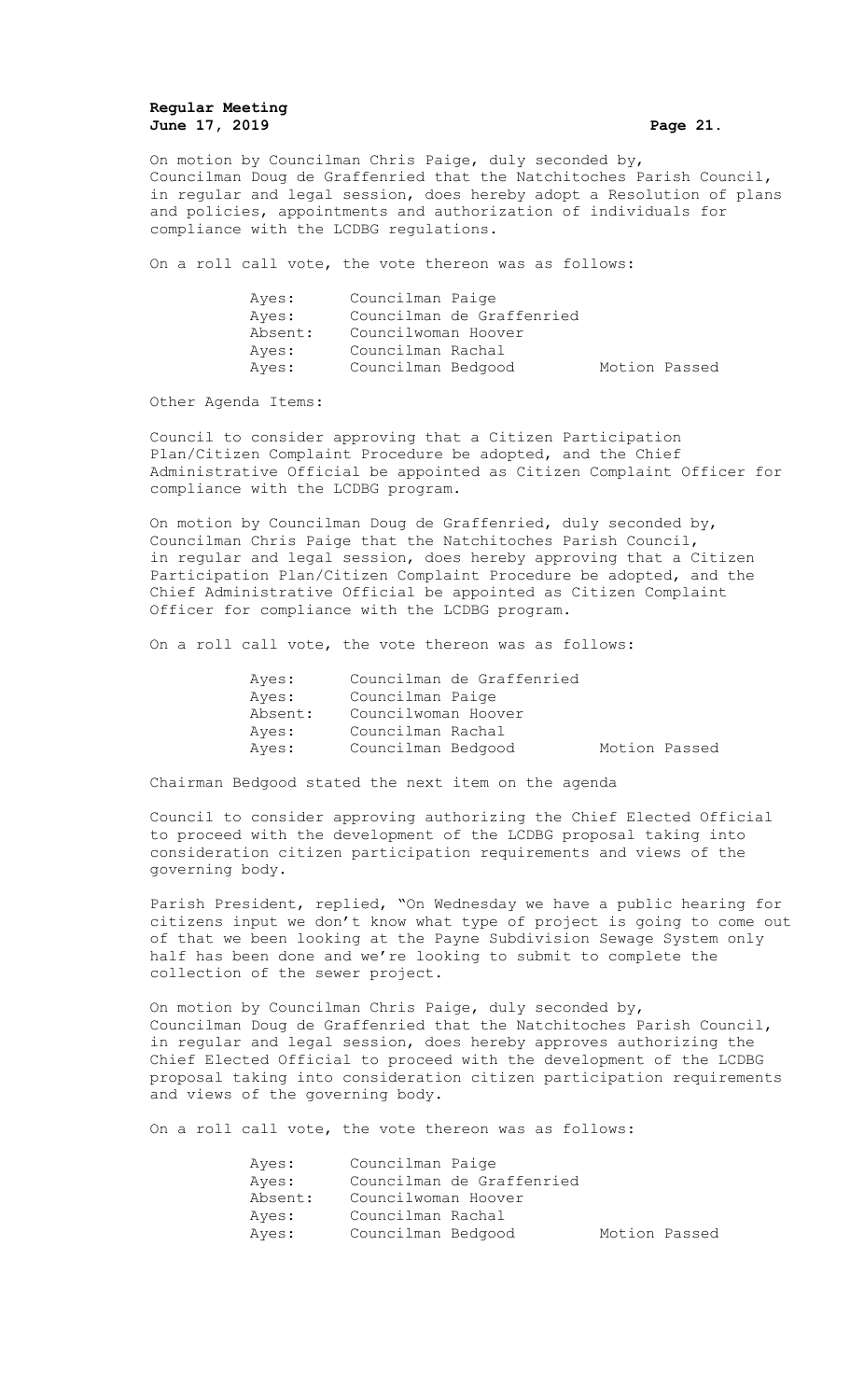# **Regular Meeting June 17, 2019 Page 22.**

Chairman Bedgood stated the next item on the agenda

Council to consider approving that a Procurement Policy be adopted for compliance with the LCDBG program.

On motion by Councilman Chris Paige, duly seconded by, Councilman Doug de Graffenried that the Natchitoches Parish Council, in regular and legal session, does hereby approves that a Procurement Policy be adopted for compliance with the LCDBG program.

On a roll call vote, the vote thereon was as follows:

| Ayes:   | Councilman Paige          |               |  |
|---------|---------------------------|---------------|--|
| Ayes:   | Councilman de Graffenried |               |  |
| Absent: | Councilwoman Hoover       |               |  |
| Ayes:   | Councilman Rachal         |               |  |
| Ayes:   | Councilman Bedgood        | Motion Passed |  |

Chairman Bedgood stated the next item on the agenda

Council to consider approving authorizing the Chief Elected Official to proceed with the procurement and selection of professional services for the purpose of assisting in the development of the LCDBG proposal and implementation of the project, if funded.

On motion by Councilman Doug de Graffenried, duly seconded by, Councilman Russell Rachal that the Natchitoches Parish Council, in regular and legal session, does hereby approves authorizing the Chief Elected Official to proceed with the procurement and selection of professional services for the purpose of assisting in the development of the LCDBG proposal and implementation of the project, if funded.

On a roll call vote, the vote thereon was as follows:

| Ayes:   | Councilman de Graffenried |               |
|---------|---------------------------|---------------|
| Ayes:   | Councilman Rachal         |               |
| Absent: | Councilwoman Hoover       |               |
| Absent: | Councilman Paige          |               |
| Aves:   | Councilman Bedgood        | Motion Passed |

Parish President recommends Shuler's who's doing the first part of the sewer system should be the ones to complete the sewer system.

Chairman Bedgood stated the next item on the agenda

Council to consider approving the continuing of the Natchitoches Times as the official Parish Journal for Natchitoches Parish.

On motion by Councilman Rodney Bedgood, duly seconded by, Councilman Doug de Graffenried that the Natchitoches Parish Council, in regular and legal session, does hereby approves the continuing of the Natchitoches Times as the official Parish Journal for Natchitoches Parish.

On a roll call vote, the vote thereon was as follows:

| Ayes:   | Councilman Bedgood        |               |  |
|---------|---------------------------|---------------|--|
| Ayes:   | Councilman de Graffenried |               |  |
| Absent: | Councilwoman Hoover       |               |  |
| Ayes:   | Councilman Rachal         |               |  |
| Ayes:   | Councilman Paige          | Motion Passed |  |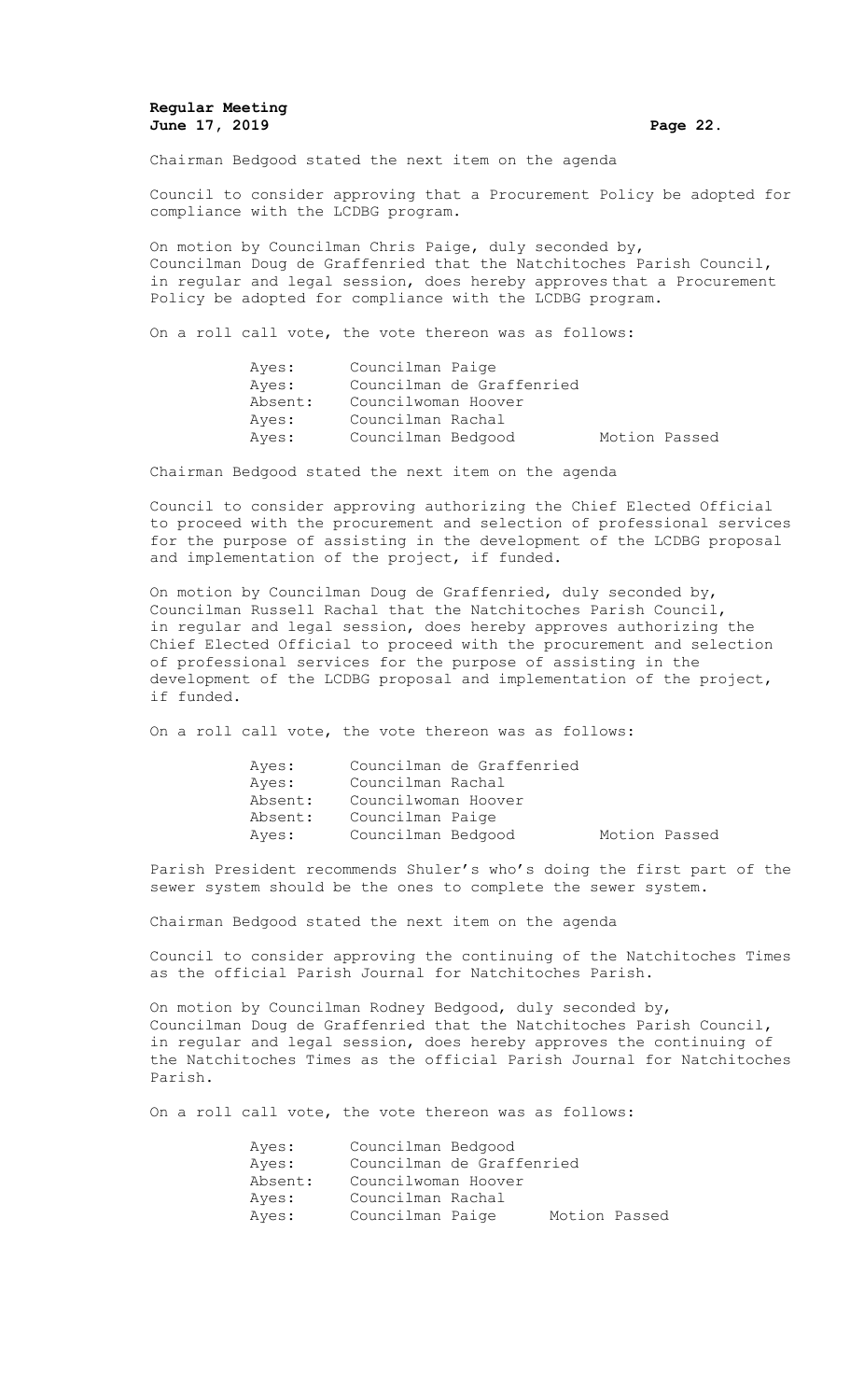# **Regular Meeting June 17, 2019 Page 23.**

Chairman Bedgood stated the next item on the agenda

Council to consider awarding the contract for the construction of Courthouse ADA Parking improvements to Page Builders, LLC, Natchitoches, LA., in the amount of \$6,450.00, in accordance with their quotation dated May 7, 2019, and authorizing the Parish President to execute the necessary documents in connection therewith.

On motion by Councilman Doug de Graffenried, duly seconded by, Councilman Russell Rachal that the Natchitoches Parish Council, in regular and legal session, does hereby approves awarding the contract for the construction of Courthouse ADA Parking improvements to Page Builders, LLC, Natchitoches, LA., in the amount of \$6,450.00, in accordance with their quotation dated May 7, 2019, and authorizing the Parish President to execute the necessary documents in connection therewith.

On a roll call vote, the vote thereon was as follows:

| Ayes:   | Councilman de Graffenried |               |
|---------|---------------------------|---------------|
| Aves:   | Councilman Rachal         |               |
| Absent: | Councilwoman Hoover       |               |
| Aves:   | Councilman Paige          |               |
| Ayes:   | Councilman Bedgood        | Motion Passed |

Council to approval of a six-month extension of the agreement between the Parish of Natchitoches and Waste Connections for use of the Parish Solid Waste Transfer Station.

On motion by Councilman Russell Rachal, duly seconded by, Councilman Chris Paige that the Natchitoches Parish Council, in regular and legal session, does hereby approves of a six-month extension of the agreement between the Parish of Natchitoches and Waste Connections for use of the Parish Solid Waste Transfer Station.

On a roll call vote, the vote thereon was as follows:

| Ayes:   | Councilman Rachal   |                           |               |  |
|---------|---------------------|---------------------------|---------------|--|
| Ayes:   | Councilman Paige    |                           |               |  |
| Ayes:   |                     | Councilman de Graffenried |               |  |
| Absent: | Councilwoman Hoover |                           |               |  |
| Ayes:   | Councilman Bedgood  |                           | Motion Passed |  |

Visitors for Non-Agenda Items. (3 minutes)

Mr. John Hodgeson wanted to know where's the money is at for Pardee Road? Did the Parish get the Capital Outlay for Pardee Road? Parish President, replied, "No, we did not. The State did not. It was a Capital Outlay Project, we put in several."

Mr. Hodgeson discussed a letter from the Governor on the Capital Outlay Project, but Parish President, says, "That's news to me." and Mr. Richmond and David Kees also said they haven't seen any letter from the Governors Office. Mr. Hodgeson said it was last year.